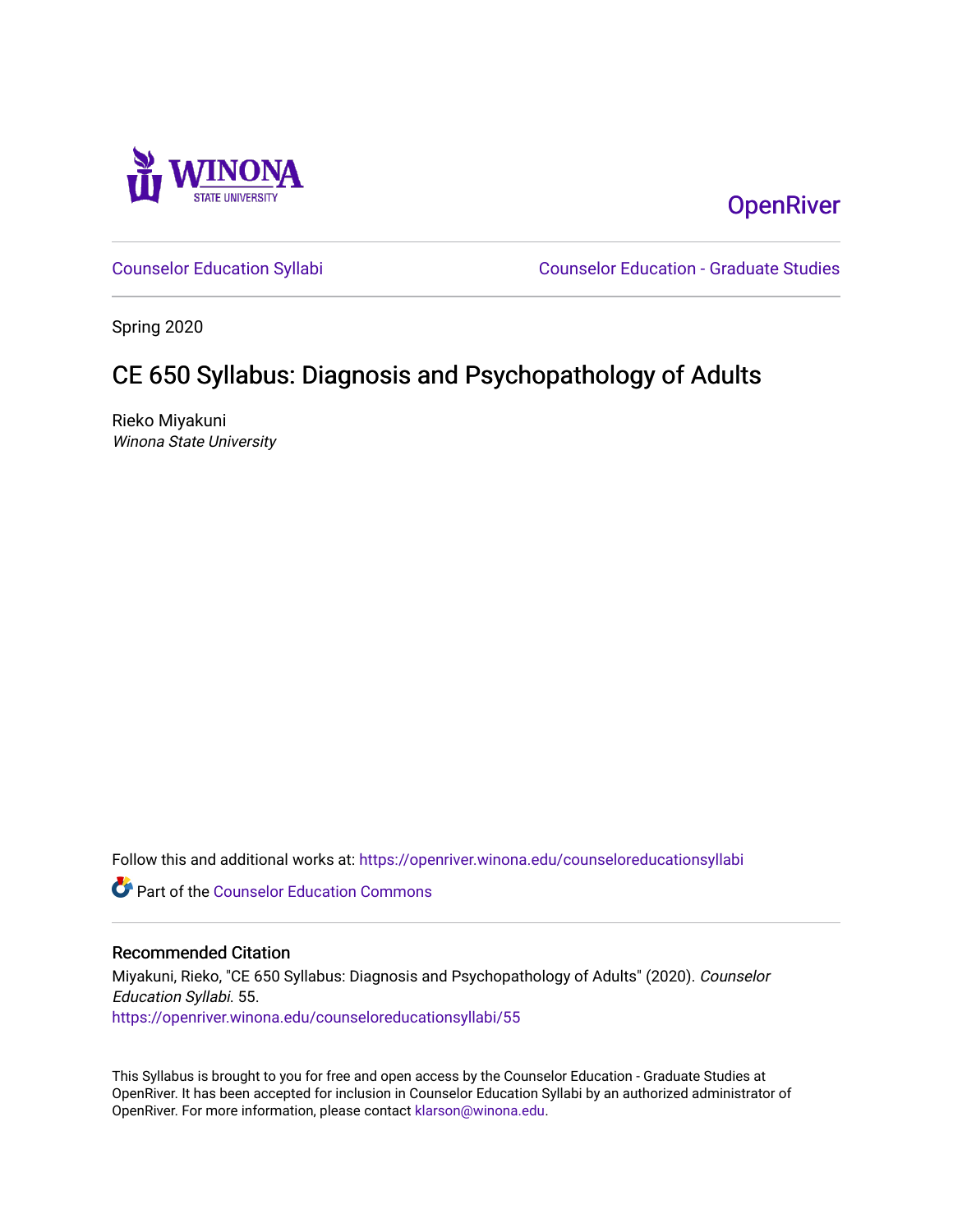|                                                                      | <b>Winona State University</b><br><b>Counselor Education Department</b><br>CE 650: Diagnosis and Psychopathology of Adults<br>Semester Hours: 3 |  |  |
|----------------------------------------------------------------------|-------------------------------------------------------------------------------------------------------------------------------------------------|--|--|
| <b>Course Location</b>                                               | This class is hybrid (online $\&$ live class meetings)                                                                                          |  |  |
|                                                                      | Live class meeting schedules (Rochester Broadway Building 317):                                                                                 |  |  |
| 5-8pm Thursdays: 1/23, 2/6, 2/20, 3/5, 3/26, 4/2, 4/16, 4/30         |                                                                                                                                                 |  |  |
| <b>Instructor</b>                                                    | Rieko Miyakuni, Ed.D. LPC(IL), NCC                                                                                                              |  |  |
| <b>Instructor Phone &amp;</b><br>507-457-5352                        |                                                                                                                                                 |  |  |
| E-Mail<br>rieko.miyakuni@winona.edu                                  |                                                                                                                                                 |  |  |
| https://www.winona.edu/counseloreducation/<br><b>Program Website</b> |                                                                                                                                                 |  |  |
| <b>Instructor Office Location</b>                                    | Helble Hall 348                                                                                                                                 |  |  |
|                                                                      | GPS address: 101 E. 7 <sup>th</sup> St. Winona                                                                                                  |  |  |
| <b>Instructor Office Hours:</b>                                      | Mondays: $11am - 1:30pm$ (Winona) & 3-5pm (Rochester)                                                                                           |  |  |
|                                                                      | Wednesday: $2 - 5$ pm (Winona)                                                                                                                  |  |  |
|                                                                      |                                                                                                                                                 |  |  |
|                                                                      | Thursdays (1/23, 2/6, 2/20, 3/5, 3/26, 4/2, 4/16, 4/30): 2:30-5pm (Rochester)                                                                   |  |  |
|                                                                      | Any other Thursdays 3-5:30pm (Winona)                                                                                                           |  |  |

# **I. COURSE DESCRIPTION**

The purpose of this course is to introduce students to the etiology and classification of mental disorders as defined by the Diagnostic and Statistical Manual of Mental Disorders, Fifth Edition (DSM-5). Students will learn to utilize diagnostic information to conduct diagnostic interviews, conceptualize the presenting problem, and write diagnostic assessments in order to facilitate case management, treatment plan development, and therapeutic interventions with people seeking/receiving mental health counseling services. Instructional methodology will include lectures, case studies presented in class, diagnostic activities using dyadic and small group activities, and other instructional modalities designed to facilitate the learning process.

# **II. COURSE PREREQUISITES**

Prerequisite: Admission to the CED Program. Grade only. Offered annually.

# **III. COURSE OBJECTIVES**

- 1. Build an understanding of the basic principles of etiology, diagnosis, and treatment of mental and emotional disorders for adults.
- 2. Develop and demonstrate an understanding of the classification system used in the diagnosis of mental disorders.
- 3. Learn the diagnostic criteria for each of the categories of mental disorders.
- 4. Learn to make differential diagnoses.
- 5. Gain skills in developing and articulating clinical hypotheses of psychopathological behavior
- 6. based on the assessment of behavioral and emotional data as well as mental status evaluation.
- 7. Learn to translate dysfunctional behavior, emotional disturbance and mental deficit into
- 8. appropriate DSM categories.
- 9. Develop and implement appropriate treatment plans based on the gathering and synthesis of
- 10. relevant information such as medical and mental health history, current symptoms, and 11. assessment results.
- 12. Become familiar with managed care issues such as reimbursement, right to practice, access
- 13. and privileges within the system.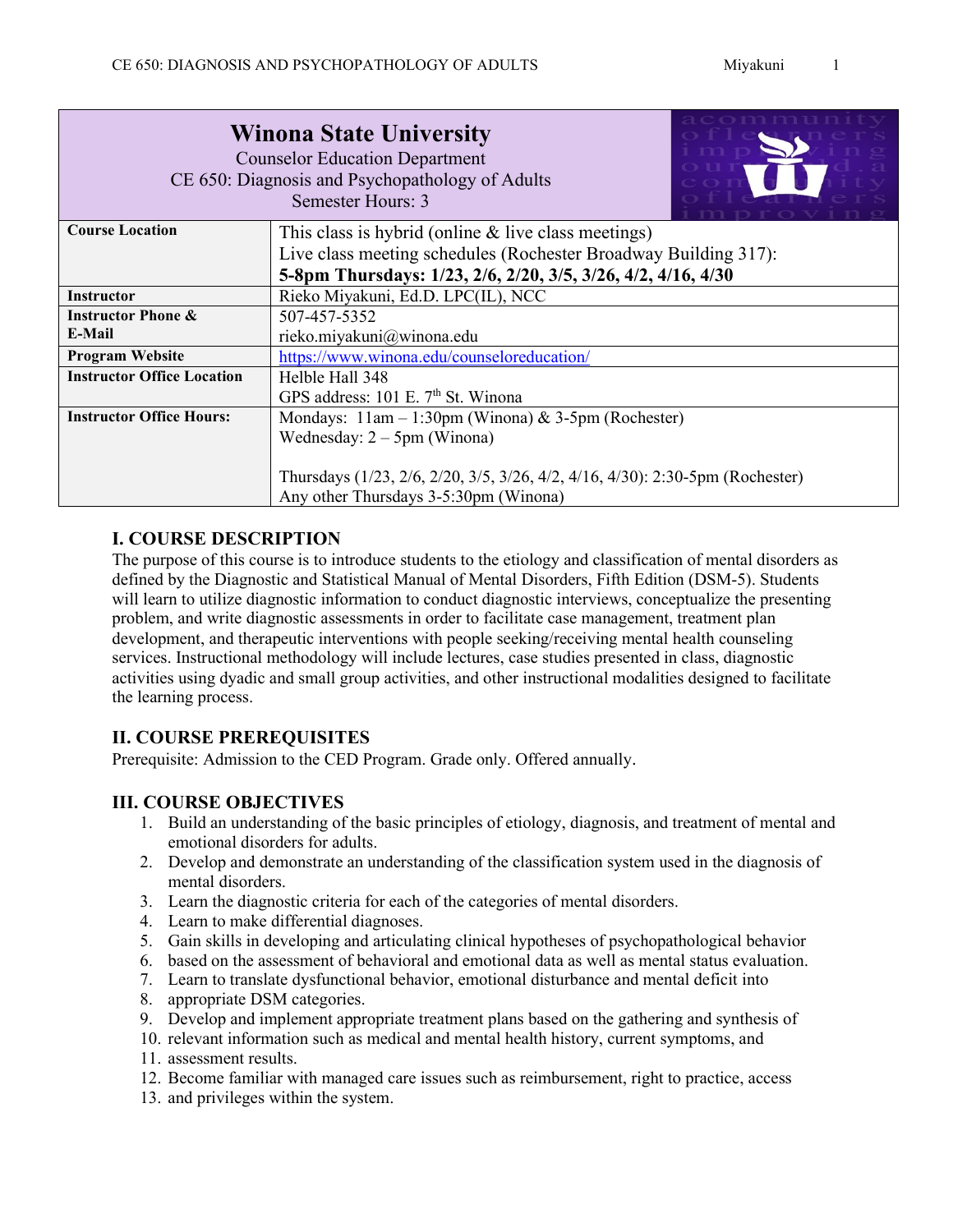- 14. Examine the ethical, legal, and therapeutic considerations relevant to the practice of mental
- 15. health counseling.
- 16. Consider the multicultural issues inherent in the practice of mental health counseling.

# **IV. COURSE REQUIRED TEXTS, RESEARCH BASE & TECHNOLOGY**

### **Two Required Textbooks:**

American Psychiatric Association (APA) (2013). *Diagnostic and statistical manual of mental disorders, (5th ed.)*. Washington, DC: Author

Morrison, J. (2016). *DSM-5 Made easy: The clinician's guide to diagnosis, (1<sup>st</sup> ed.)*. New York, NY: Guildford Press

#### **Recommended:**

• Additional materials and resources posted on the related course D2L page.

# **V. COURSE CONTENT AREAS**

2009 COUNCIL FOR ACCREDITATION OF COUNSELING AND RELATED EDUCATIONAL PROGRAMS (CACREP) RELATED STANDARDS: Section III – CLINICAL MENTAL HEALTH COUNSELING FOUNDATIONS

- 1. Demonstrates the ability to apply and adhere to ethical and legal standards in clinical mental health counseling.
- 2. Applies knowledge of public mental health policy, financing, and regulatory processes to improve service delivery opportunities in clinical mental health counseling.

COUNSELING, PREVENTION, AND INTERVENTION

- 1. Uses the principles and practices of diagnosis, treatment, referral, and prevention of mental and
- 2. emotional disorders to initiate, maintain, and terminate counseling.
- 3. Applies multicultural competencies to clinical mental health counseling involving case
- 4. conceptualization, diagnosis, treatment, referral, and prevention of mental and emotional
- 5. disorders.
- 6. Promotes optimal human development, wellness, and mental health through prevention,
- 7. education, and advocacy activities.
- 8. Applies effective strategies to promote client understanding of and access to a variety of
- 9. community resources.
- 10. Demonstrates appropriate use of culturally responsive individual, couple, family, group, and
- 11. systems modalities for initiating, maintaining, and terminating counseling.
- 12. Demonstrates the ability to use procedures for assessing and managing suicide risk.
- 13. Applies current record-keeping standards related to clinical mental health counseling.
- 14. Provides appropriate counseling strategies when working with clients with addiction and co-
- 15. occurring disorders.
- 16. Demonstrates the ability to recognize his or her own limitations as a clinical mental health
- 17. counselor and to seek supervision or refer clients when appropriate.

### DIVERSITY AND ADVOCACY

- 1. Maintains information regarding community resources to make appropriate referrals.
- 2. Advocates for policies, programs, and services that are equitable and responsive to the unique
- 3. needs of clients.
- 4. Demonstrates the ability to modify counseling systems, theories, techniques, and interventions to make them culturally appropriate for diverse populations.

### ASSESSMENT

1. Selects appropriate comprehensive assessment interventions to assist in diagnosis and treatment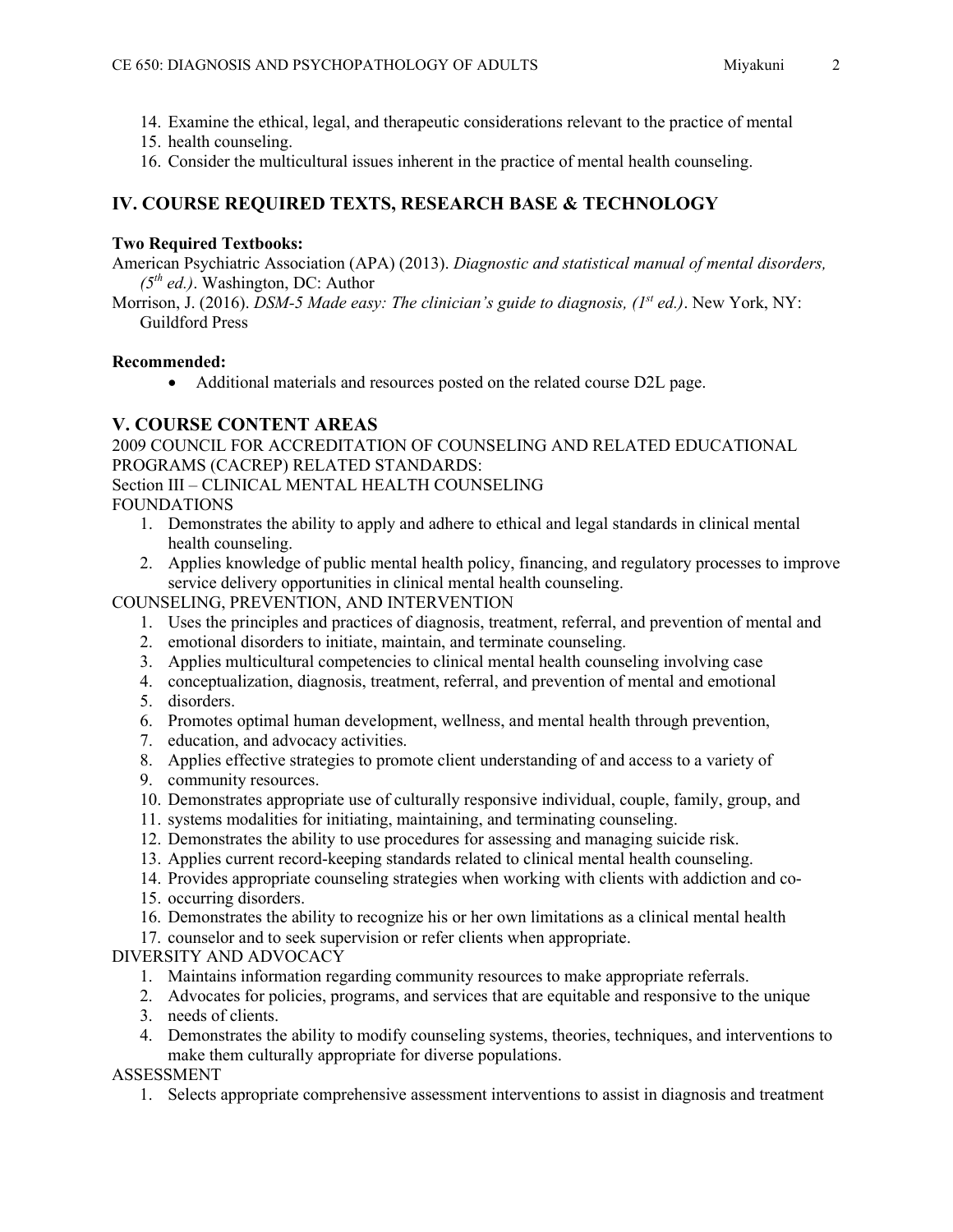- 2. planning, with an awareness of cultural bias in the implementation and interpretation of
- 3. assessment protocols.
- 4. Demonstrates skill in conducting an intake interview, a mental status evaluation, a
- 5. biopsychosocial history, a mental health history, and a psychological assessment for treatment
- 6. planning and caseload management.
- 7. Screens for addiction, aggression, and danger to self and/or others, as well as co- occurring
- 8. mental disorders.
- 9. Applies the assessment of a client's stage of dependence, change, or recovery to determine the

10. appropriate treatment modality and placement criteria within the continuum of care.

### RESEARCH AND EVALUATION

- 1. Applies relevant research findings to inform the practice of clinical mental health counseling.
- 2. Develops measurable outcomes for clinical mental health counseling programs, interventions, and
- 3. treatments.
- 4. Analyzes and uses data to increase the effectiveness of clinical mental health counseling
- 5. interventions and programs.

DIAGNOSIS

- 1. Demonstrates appropriate use of diagnostic tools, including the current edition of the DSM, to describe the symptoms and clinical presentation of clients with mental and emotional impairments.
- 2. Is able to conceptualize an accurate multi-axial diagnosis of disorders presented by a client and discuss the differential diagnosis with collaborating professionals.
- 3. Differentiates between diagnosis and developmentally appropriate reactions during crises, disasters, and other trauma-causing events.

# **VI. METHODS OF INSTRUCTION**

The instructor will employ a variety of instructional methods to facilitate student learning including:

- Lecture / Discussion
- Case presentations with instructor and peer feedback
- Case studies and responses to structured exercises
- Use of technology and media including video-recordings, films, and PowerPoints
- Modeling
- Internet-based learning
- Reflective self-evaluation

# **VII. COURSE EVALUATION METHODS**

| <b>Course</b><br>Obj. | Assignment                                                    | <b>Due Date</b>                                                                                                                                   | <b>Points</b>              |
|-----------------------|---------------------------------------------------------------|---------------------------------------------------------------------------------------------------------------------------------------------------|----------------------------|
| $2-6, 8-11$           | Attendance, Attitudes, Participation                          | 8 Live Class Meetings:<br>1/23, 2/6, 2/20, 3/5, 3/26, 4/2, 4/16, 4/30                                                                             | 10 points each x 8<br>(80) |
| $1-8, 10$             | Quizzes                                                       | 7 Quizzes:<br>2/1, 2/15, 2/29, 3/14, 3/21, 4/11, 4/25                                                                                             | 10 points each x 7<br>(70) |
| $1-5, 7-11$           | DSM-5 Disorders & Assessment<br><b>Interview Presentation</b> | DSM-5 Disorder & Assess.<br>Group 1: Feb. 20<br>Group 2: Mar. 5<br>Group 3: Mar 26<br>Group 4: Apr 2<br>Group 5 Apr 16<br>Group $6 \& 7$ : Apr 30 | (50)                       |
| $1-5, 7-11$           | Written Biopsychosocial Diagnostic<br>Report                  | Biopsychosocial Diagnostic Report<br>Group 1: Mar 15<br>Group 2: Mar 29<br>Group 3: Apr 19                                                        | (50)                       |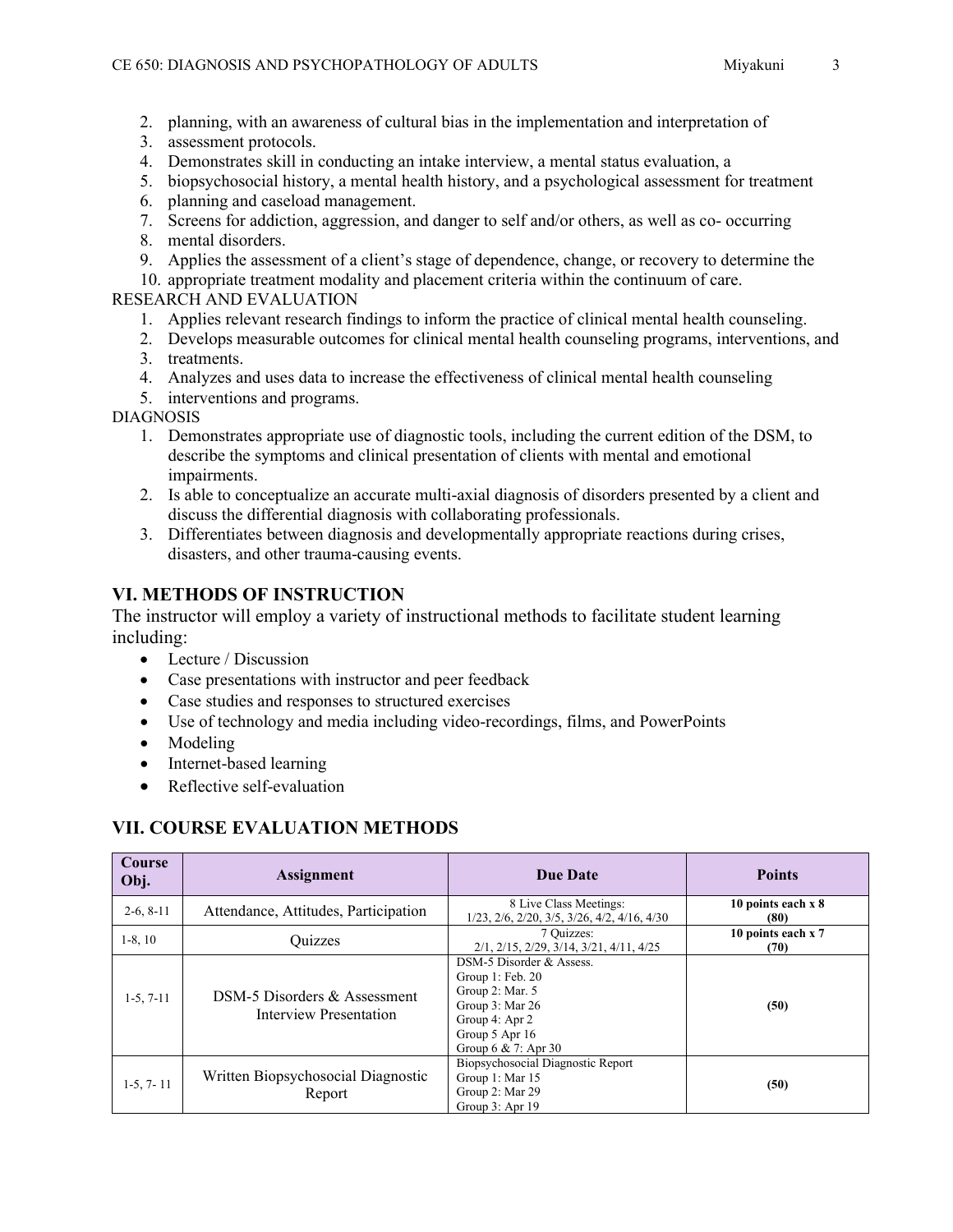| $\sim$<br>$\Delta$ nr<br><b>Group</b><br>$\prime\prime$<br>$\sim$<br>$\sim$<br>2rd<br>. .<br>Mav<br>Group<br>$\overline{\phantom{a}}$ |     |
|---------------------------------------------------------------------------------------------------------------------------------------|-----|
| Total                                                                                                                                 | 250 |

**IMPORTANT:** Late work is not accepted except in extreme circumstances and with prior permission of instructor. A grade of Incomplete (I or IP) will not be awarded except under extraordinary circumstances such as prolonged illness. If such circumstances arise, it is the student's responsibility to notify the instructor immediately.

### **A. Description of Assignments**

### **1. Attendance, Attitudes, and Participation (10 points each class x 8)**

Attendance and participation in classroom activities are essential in order for students to gain full benefit from this course. Students are expected to attend all class sessions and contribute to the class by presenting their ideas, reactions, questions and concerns in relation to class discussion. If you know that you are going to miss more than one class this semester, it is better to postpone registration until the next semester when you will be able to be present for all the classes.

*Please note:* In the event of a missed class, the course instructor expects students to notify the instructor of the reasons for missing the class in writing (e.g., email). Informing the instructor of an absence from class does not guarantee an "excused" absence. Additional documentation may be requested as the discretion of the course instructor.

Here are steps to access to Academic Video Online (Alexander Street)

1) Go to the library home page, click "Databases", and click "A", which will open all the databases whose title starts with A in a new tab. Academic Video Online is on the third on the list. 2) When you click Academic Video Online, it will open in a new tab. You will see there are 68,401 videos that the Winona State University has access to through its subscription to the database. 3) Type "Diagnostic Criteria" in the search box. If that does not work, include "Microtraining Associates"

4) If 3) did not get you to the video, click funnel icon to filter your search. You will see 6 ways to narrow your search. Scroll down "Publisher" box to find "Microtraining Associates (521)", click that, and click "Mental Illnesses" in "Subject" box. It appears there are still search boxes, no videos, but you need to scroll down as the results are listed under these filter function boxes.

You may be prompted to log into the library via your StarID and PW.

Hope you enjoy the reading and the video.

### **NOTE: Any issues related to viewing the videos, you must directly contact the library as they need to fix the proximity, subscription, or other technical issues.**

**Front Desk 507.457.5149 library@winona.edu** **Digital Learning Commons 507.457.5240 DLC@winona.edu**

### **2. Quizzes (10 points per quiz x 7)**

Quizzes are due in **Saturday, by 11:59 PM** of odd number weeks except for week 10. They are located under the Assessments tab, Quizzes. Time is unlimited; however, each quiz must be taken in one-sitting. The numbers of question items are between 10 and 20 depending on how many chapters each quiz covers. All the items are from DSM-5, and books and lecture notes are allowed during the quiz.

#### **3. Clinical Interviewing (Total 100 points)**

### **This assignment has two parts: Written Diagnostic Report and Presentation of DSM-5 Disorders & Assessment Interview**

### **3(A). Presentation of DSM 5 Disorders & Assessment Interview (50 points)**

Students will work in **a pair** and choose a DSM-5 Disorder from the following DSM categories: (1)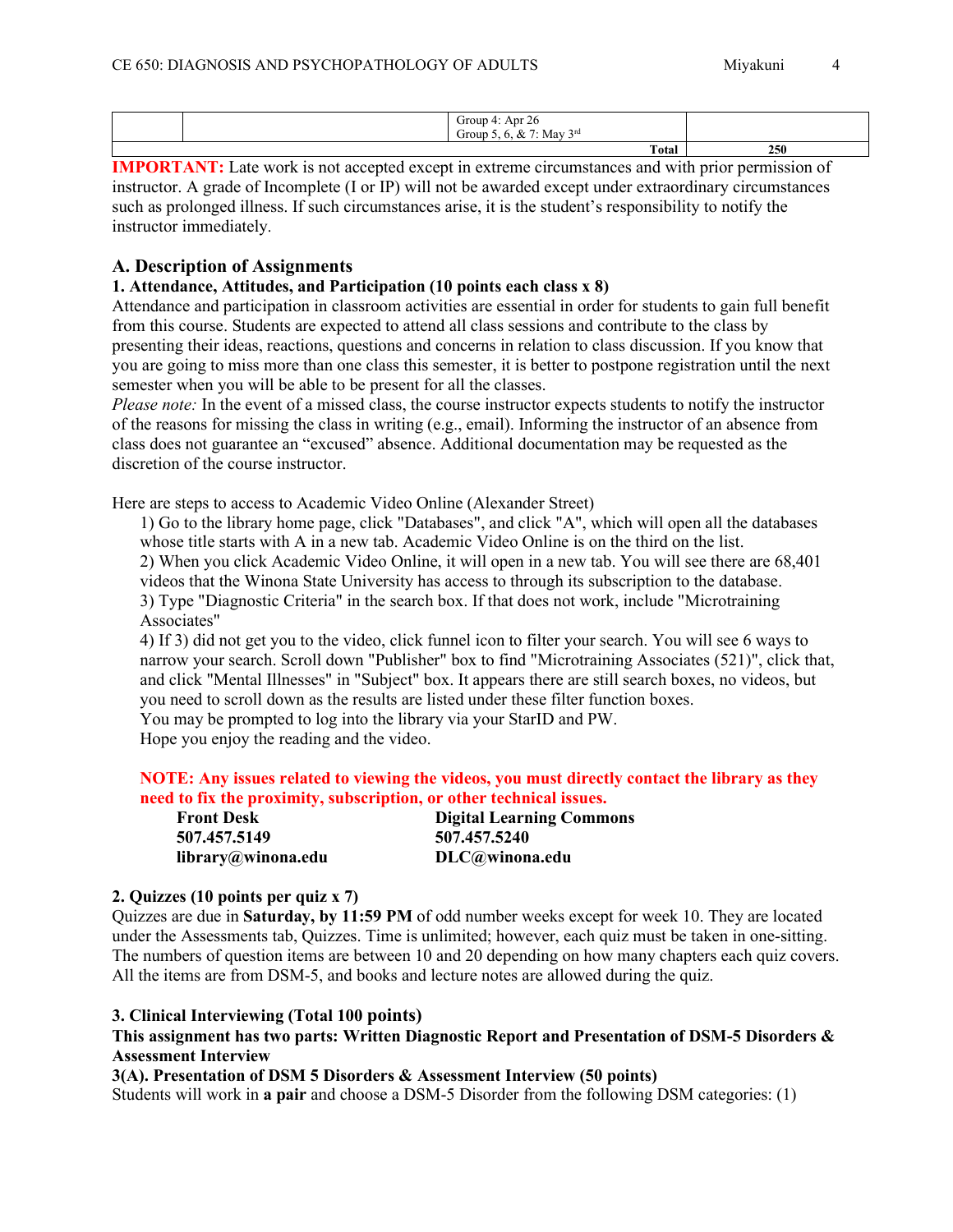Schizophrenia Spectrum and Other Psychotic Disorders, (2) Bipolar and Related Disorders, (3) Depressive Disorders, (4) Anxiety Disorders, (5) Obsessive-Compulsive and Related Disorders, (6) Trauma-and Stressor-Related Disorders, (7) Personality Disorders, and (8) Neurocognitive Disorders.

Students will first role-play (or play video-recorded) a 50-60 minutes mock clinical interview session that will (a) feature core characteristics of the selected disorder, (b) demonstrate clinical interviewing skills including mental status examination, Multicultural Formulation Interview, and (c) demonstrate relevant interviewing techniques from the class.

Students create a PowerPoint and must provide their classmates with a one-page handout highlighting the relevant / key ideas discussed. Each group will show the class 20 minutes of their clinical interview session and facilitate 20-30 minutes class presentation/discussion that addresses the following categories:

- 1. Identifying information Age, Development, Disability, Religion, Ethnicity, Social class, Sexual orientation, Indigenous heritage, National orientation, and Gender, as well as occupation, education, marital/partner status, and living area (urban, suburban, rural))
- 2. Chief complaint
- 3. Symptoms
- 4. Client history (e.g., substance use, childhood, education, employment, spirituality/religion, current stressors, coping, and support)
- 5. Strengths (individual, family, community, spiritual etc.)
- 6. Mental status examination
- 7. Diagnostic assessment

This assignment is intended to assist students with in-depth inquiry into a particular disorder, related treatment for the disorder, and to get students working together as "Mini Treatment Teams". Students will be provided with a rubric for structuring the group presentation. All handouts and PowerPoint must be submitted to the corresponding assignment folders in D2L by the due date listed in the course schedule.

### **Please use the intake interview form located in D2L and submit the form with your report.**

### **3(B). Written Diagnostic Report (50 points)**

Working individually, students will complete a diagnostic assessment report with an emphasis on (a) incorporating the information provided by the client as well as any third parties relevant to the client's, (b) using diagnostic nomenclature from the DSM-5, (c) linking the diagnosis to a **theory driven** case conceptualization, and (d) providing a personal reflection about the assignment.

**Theory driven** case conceptualization: Students must incorporate at least five peer-reviewed journal articles (found in the university library database) in conceptualizing the client's presenting issue(s) and justifying your assessment. Students must identify development theories and stages that are relevant to the client and the case and incorporate and apply the theories and stages to conceptualize the case.

Details of report writing will be discussed in depth during class meetings and during online sessions. Samples of the written diagnostic report assignment may be presented in class but will not be posted on the course D2L. Written diagnostic reports must be submitted to the corresponding assignment folders in D2L by the due date listed in the course schedule.

The written report follows APA format.

Please use the case conceptualization template provided in class.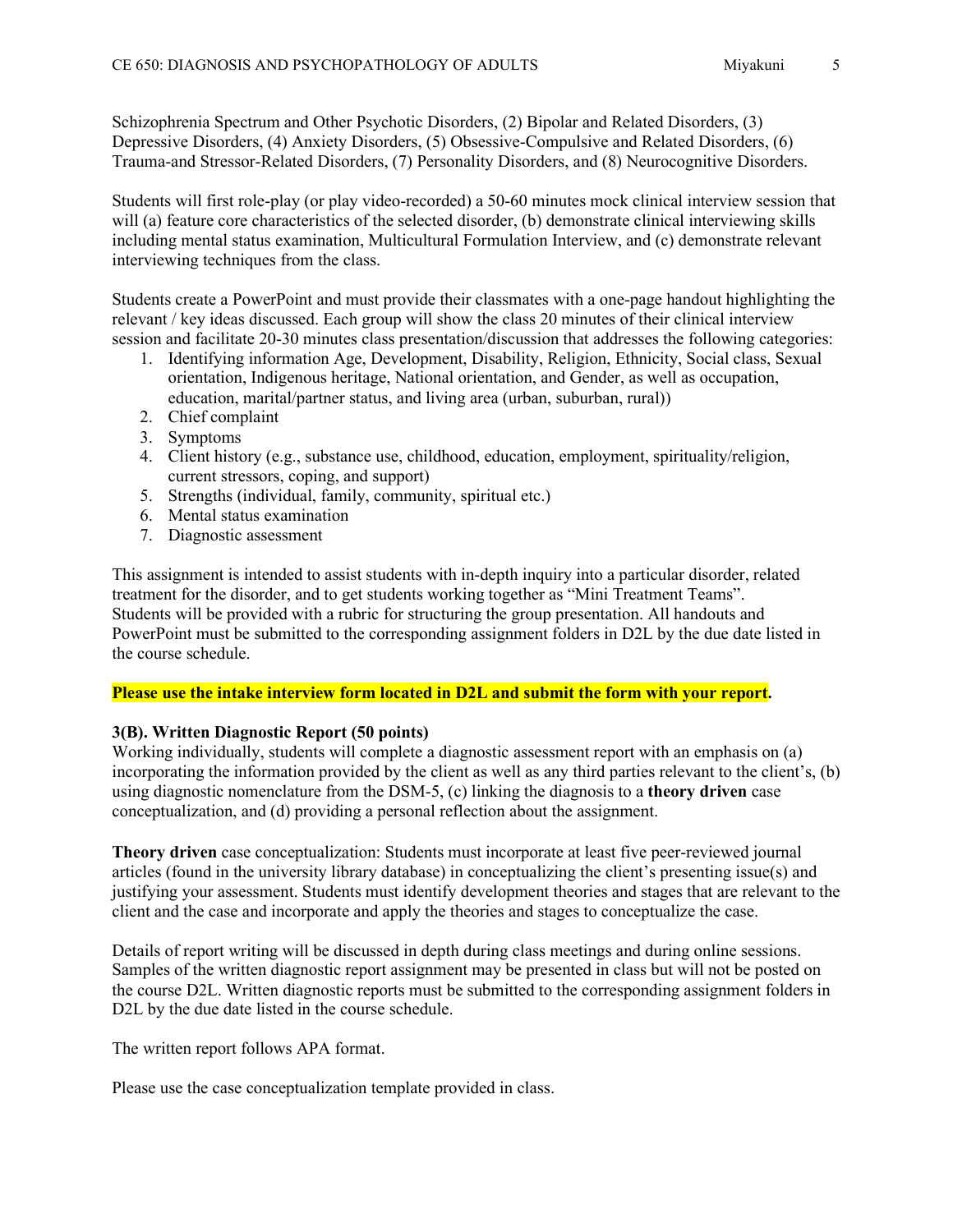# **B. Grading for Course Overall Grading Scale (Course):**

#### **NOTE: Due dates for all assignments are located in COURSE SCHEDULE**

| Percentage   | Grade | Percentage  | Grade | Percentage Grade |  |
|--------------|-------|-------------|-------|------------------|--|
| $92 - 100\%$ |       | $72 - 81\%$ |       | Below $62\%$     |  |
| $82 - 91\%$  |       | $63 - 71\%$ |       |                  |  |

**IMPORTANT:** While assignment rubrics will be available, it is important to know that merely meeting the criteria of the rubric will not guarantee a grade A. In order to earn an A, students must do an A-quality work. Thorough work may reflect that students have done proof-reading, utilized the writing center in order to help one produce a graduate level writing in APA style, the library databases to supplement completion of the assignment (e.g., peer-reviewed journal articles, livestreaming educational media)

# **VIII. UNIVERSITY EXPECTATIONS & COURSE POLICIES A. University Expectations and Resources**

- **Diversity Statement:** This is meant to be a safe, welcoming, and inclusive classroom environment for students of all races, ethnicities, sexual orientations, gender identities/variances, ages, religions, economic classes, and ability statuses. As such, you will be encouraged and challenged to use language and basic counseling techniques that are respectful, inclusive, representative and culturally appropriate.
- **Academic Integrity:** Students are expected to practice professionalism and academic integrity in all assignments and class discussions. This includes but is not limited to treating other students and the professor respectfully, engaging in meaningful class discussions, thinking and writing critically and thoughtfully, creating original works, and citing all resources using APA format. Plagiarism will result in loss of credit for this course, and further consequences may result from the university system. The collegiate policy on plagiarism and cheating is outlined in the Student Handbook. It is your responsibility to be aware of this policy. You can also find it online at: [http://www.winona.edu/sld/academicintegrity.asp.](http://www.winona.edu/sld/academicintegrity.asp)

**Electronic Device Notice:** As a matter of courtesy to your classmates and the instructor, please turn off your beepers, cell phones, and any other electronic devices that make any noise.

- **Laptop/PDA Policy:** Excluding students with a documented disability, the use of laptops and PDAs in class is prohibited without prior permission of the instructor.
- **Class Visitor Policy:** Due to the clinical nature of this course in this curriculum, visitors of any age are not allowed without prior permission of the instructor.
- **E-mail Policy:** You are assigned a university e-mail account that will be used by professors. Students should make every effort to get to know their account and check it regularly.
- **Accommodations:** Students with documented disabilities who may need accommodations, who have any medical emergency information the instructor should know of, or who need special arrangements in the event of an evacuation, should make an appointment with the instructor as soon as possible, no later than the 1st week of the term. According to Section 504 of the Rehabilitation Act of 1973, students with disabilities have the right to receive necessary reasonable accommodations and support services to allow equal access at Winona State University. If you have a disability that requires accommodations, you are eligible for support through access services, found at

[http://www.winona.edu/accessservices/gettingstarted.asp.](http://www.winona.edu/accessservices/gettingstarted.asp)

**Commitment to Inclusive Excellence:** WSU recognizes that our individual differences can deepen our understanding of one another and the world around us, rather than divide us. In this class, people of all ethnicities, genders and gender identities, religions, ages, sexual orientations, disabilities, socioeconomic backgrounds, regions, and nationalities are strongly encouraged to share their rich array of perspectives and experiences. If you feel your differences may in some way isolate you from WSU's community or if you have a need of any specific accommodations, please speak with the instructor early in the semester about your concerns and what we can do together to help you become an active and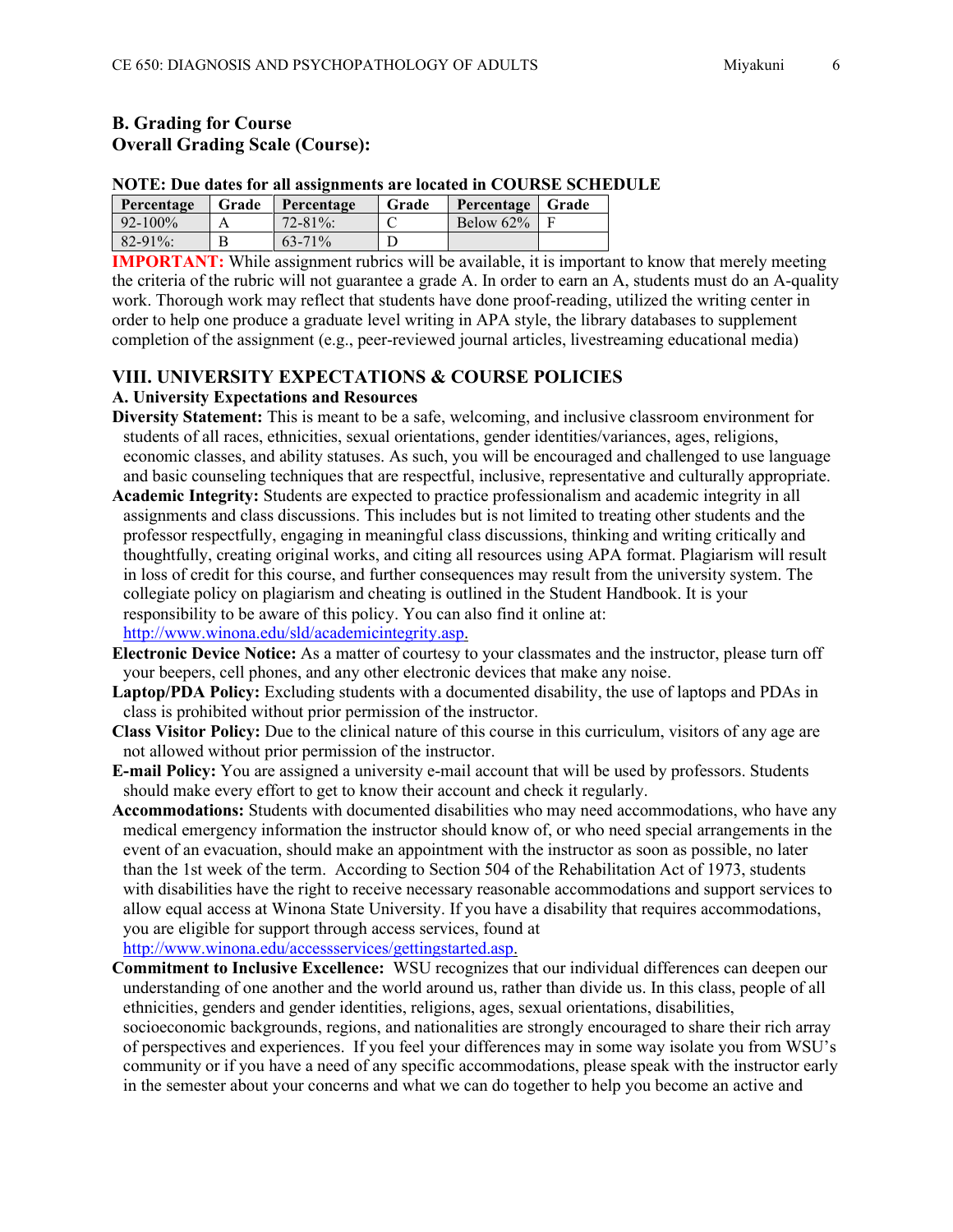engaged member of our class and community. Campus resources for students: [http://www.winona.edu/diversity/estatement.asp.](http://www.winona.edu/diversity/estatement.asp)

**B. Graduate Student Resources** 

**General Information:** Academic calendar, forms and other procedures for graduate students can be found at<http://www.winona.edu/gradstudies/currentstudents.asp>

WSU-Rochester Student & Campus Services, UCR Room SS128, 285-7100, [\(www.winona.edu/rochester/\)](http://www.winona.edu/rochester/):

RCTC Counseling Center, UCR Room SS133; 285-7260 [\(www.rctc.edu/counseling\\_career\\_center/\)](http://www.rctc.edu/counseling_career_center/) UCR Learning Center, UCR Room AT306; 285-7182

**Counseling Services:** Graduate school can be very stressful. Counselors are available in Winona and through partnership with RCTC on the UCR campus to help you with a wide range of difficulties. WSU counselors in Winona are located in the Integrated Wellness Complex 222 and they can be reached at 457-5330. The RCTC Counseling Center is located in SS 133 and can be reached at 285- 7260.

**Other Support Services:** WSU-Rochester Student & Campus Services Office and the WSU Inclusion and Diversity Office are dedicated to helping students of all races, ethnicities, economic backgrounds, nationalities, and sexual orientations. They offer tutoring and a wide range of other resources. The WSU-R Student & Campus Services Office is located in Room SS128 on the UCR campus and can be reached at 285-7100. The WSU Inclusion & Diversity Office is located in Kryzsko Commons Room 122, and they can be reached at 457-5595. Information about the *KEAP Center*, dedicated to supporting diversity on campus, can be found here: [http://www.winona.edu/diversity/22.asp.](http://www.winona.edu/diversity/22.asp)

*UCR Learning Center – Rochester***:** For help with writing and the development of papers on the WSU-Rochester campus, contact personnel in AT306 or call 285-7182.

*Writing Center - Winona:* The Writing Center offers free, individualized instruction in all forms and disciplines during any stage of writing, reading, or research. Call 507.457.5505 for an appointment. Walkins also welcome.

- College writing can be a demanding mix of academic language, research knowledge, argument and personal expression. The friendly, talented staff of the WSU WritingCenter is waiting to help students discover solutions to their writing needs. Located in **Minne 348**, the Writing Center offers free, individualized instruction in all forms and disciplines during any stage of writing, reading or research.
- You can make an [appointment](https://nam02.safelinks.protection.outlook.com/?url=https%3A%2F%2Ftutortrac.winona.edu%2FTracWeb40%2FDefault.html&data=02%7C01%7Crieko.miyakuni%40winona.edu%7Cbf9f70f43fed4cab718608d7267533aa%7C5011c7c60ab446ab9ef4fae74a921a7f%7C0%7C0%7C637020157438132294&sdata=FvaxpyiO8vfwisQ6yn9Azmp4AVIHuDhSuGOL1Frr8l8%3D&reserved=0) for the WritingCenter on our homepage. The Writing Center prioritizes appointments, but walk-ins are welcome. Please call us at 457-5505 for more information.

**Student Grievances:** Students are encouraged to speak directly with instructors when concerns arise. When issues cannot be resolved between the student and the instructor, students have the right to due process. Such complaint procedures are available online at: <http://www.winona.edu/sld/studentgrievance.asp>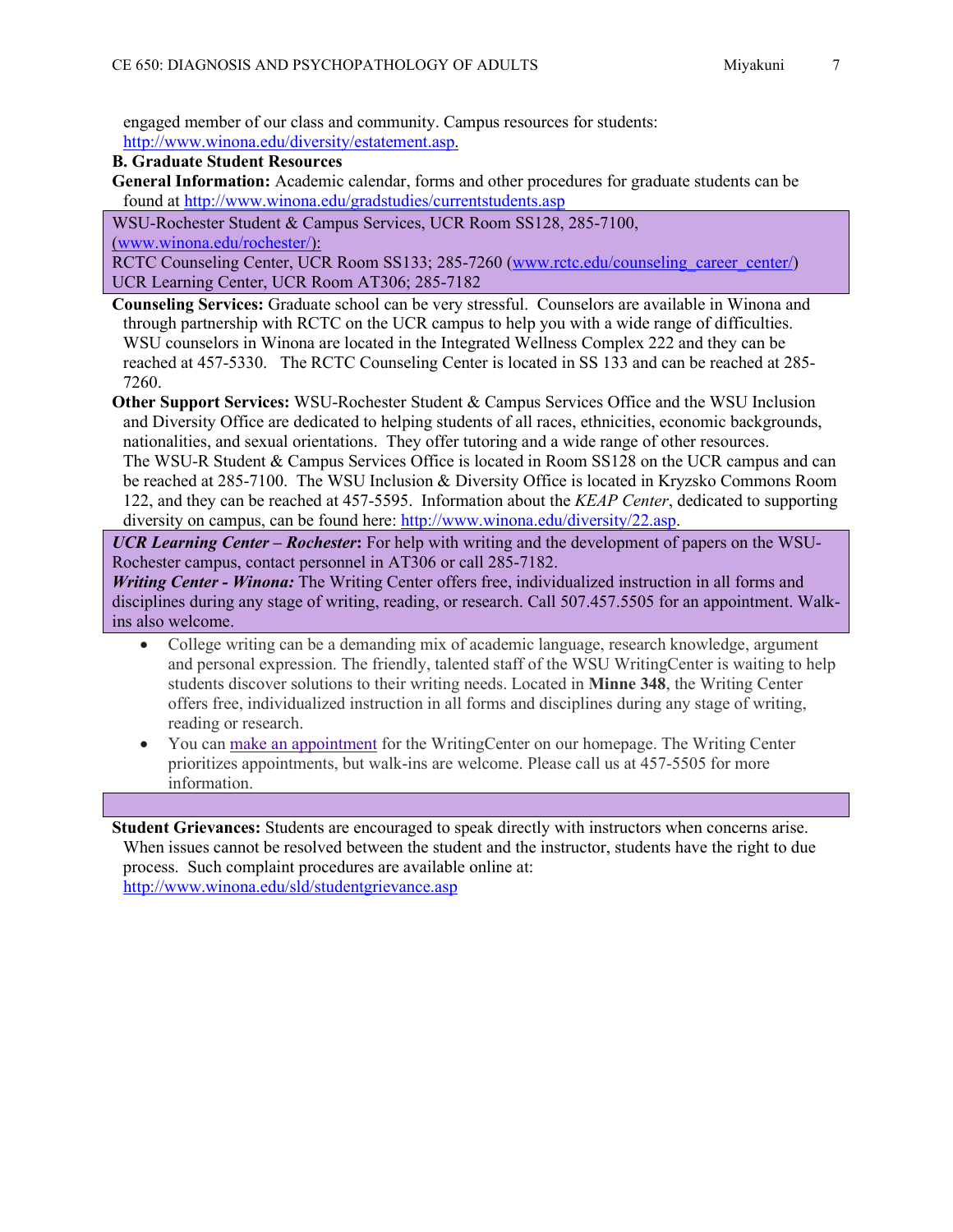# CE 650: DIAGNOSIS AND PSYCHOPATHOLOGY OF ADULTS Miyakuni Miyakuni 8

# **IX. COURSE SCHRDULE**

# **5-8pm Thursdays: 1/23, 2/6, 2/20, 3/5, 3/26, 4/2, 4/16, 4/30**

| Week                                                                                     | <b>Topics/Activities</b>                                                                                                                                                                                                                                                                                                                                                                                                                 | Readings & Videos                                                                                                                                                                                                                                                                                                       | <b>Assignments Due</b>                     |
|------------------------------------------------------------------------------------------|------------------------------------------------------------------------------------------------------------------------------------------------------------------------------------------------------------------------------------------------------------------------------------------------------------------------------------------------------------------------------------------------------------------------------------------|-------------------------------------------------------------------------------------------------------------------------------------------------------------------------------------------------------------------------------------------------------------------------------------------------------------------------|--------------------------------------------|
| Week 1<br>Jan 13 - Jan 17<br>Online<br><b>Introduction</b><br>via Zoom                   | <b>Online Class Discussion Topics</b><br>Class Orientation (introduction, review<br>$\bullet$<br>syllabus, course overview)<br>Log in via Zoom<br>$\bullet$<br>https://minnstate.zoom.us/j/502348915                                                                                                                                                                                                                                     | Review syllabus<br>Alexander Street Video<br>Diagnostic Criteria (Microtraining Associates, 2015)<br>Diagnostic and statistical manual of mental disorders<br>(DSM)<br>pp. $5 - 18$ Introduction<br>pp. $19 - 24$ Use of the Manual<br>p. 25 Cautionary Statement for Forensic Use of DSM-5<br>Morrison<br>Introduction |                                            |
| Week 2<br>Jan 20 - Jan 24<br><b>First Live</b><br><b>Class Meeting</b><br>Jan $23$ (Thu) | <b>In-Class Discussion Topics</b><br>Reading from week 1<br>$\bullet$<br>The structure of the DSM-5<br>Use of the manual<br>$\circ$<br><b>Assessment Measures</b><br>$\circ$<br><b>Cultural Formulation</b><br>$\circ$<br>Clinical interviews<br>$\bullet$<br>Deriving diagnoses & diagnostic<br>$\bullet$<br>assessment<br>Documentation & case note<br>$\bullet$<br>Decide groups and diagnoses for group<br>$\bullet$<br>presentation | <b>DSM</b><br>pp. $733 - 745$ Assessment Measures<br>pp. 749 - 759 Cultural Formulation<br>DSM-5 Assessment, Differential Diagnosis and<br>Documentation Process (53 mins)<br>(Microtraining Associates, 2015)                                                                                                          |                                            |
| Week 3<br>Jan $27 -$ Jan $31$<br>Online                                                  | <b>Online Class Topics</b><br>Complete quiz<br>$\bullet$<br>Schizophrenia Spectrum and Other<br>Psychotic Disorders                                                                                                                                                                                                                                                                                                                      | Alexander Street Video<br>Schizophrenia & Other psychotic disorders<br>(Microtraining Associates, 2016)<br>Schizophrenia and Dissociative Disorders: Crash Course<br>Psychology #32<br>https://www.youtube.com/watch?v=uxktavpRdzU&featu<br>$re=emb \log o$<br><b>DSM</b>                                               | Quiz 1 due by 11:59pm Saturday<br>Feb. 1st |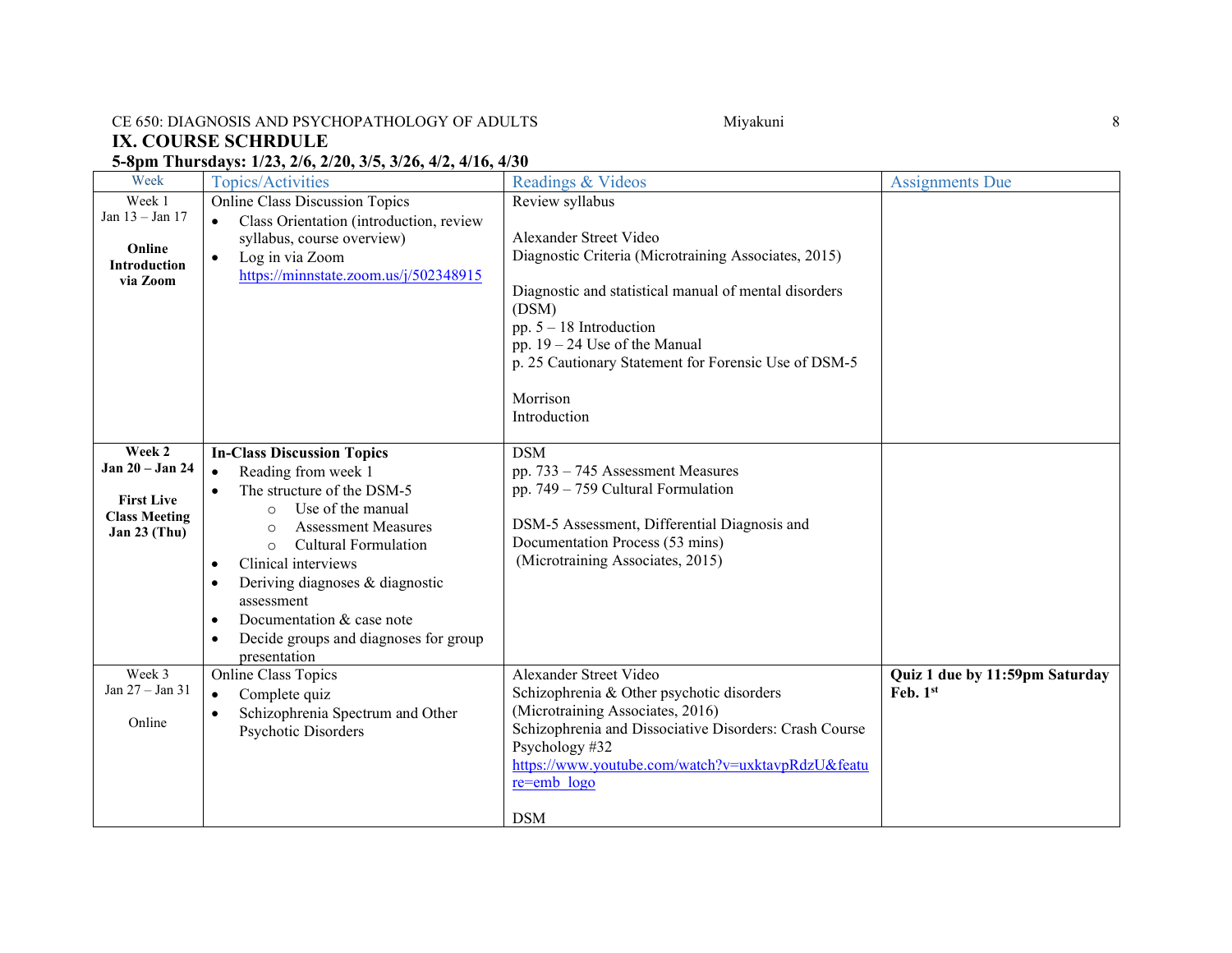|                                                                                             | CE 650: DIAGNOSIS AND PSYCHOPATHOLOGY OF ADULTS                                                                                                                                                                                                                                                | Miyakuni                                                                                                                                                                                                                                                                                                                                  | $\mathbf Q$                                                                   |
|---------------------------------------------------------------------------------------------|------------------------------------------------------------------------------------------------------------------------------------------------------------------------------------------------------------------------------------------------------------------------------------------------|-------------------------------------------------------------------------------------------------------------------------------------------------------------------------------------------------------------------------------------------------------------------------------------------------------------------------------------------|-------------------------------------------------------------------------------|
|                                                                                             |                                                                                                                                                                                                                                                                                                | pp. 87 - 122 Schizophrenia Spectrum and Other<br>Psychotic Disorders<br>Morrison<br>Ch 2 Schizophrenia Spectrum and Other Psychotic<br>Disorders                                                                                                                                                                                          |                                                                               |
| Week 4<br>$Feb 3 - Feb 7$<br><b>Second Live</b><br><b>Class Meeting</b><br>Feb 6 (Thu)      | <b>In-Class Discussion Topics</b><br>Reading from week 2 & 3<br>$\bullet$<br>Schizophrenia Spectrum and Other<br>$\bullet$<br>Psychotic Disorders<br><b>Bipolar and Related Disorders</b><br>٠<br>Depressive Disorders<br>$\bullet$<br><b>Anxiety Disorders</b><br>Announce presentation dates | <b>Alexander Street Videos</b><br>Bipolar Disorders (Microtraining Associates, 2015)<br>Depressive Disorders (Microtraining Associates, 2015)<br><b>DSM</b><br>pp. 123 - 154 Bipolar and Related Disorders<br>pp. $155 - 180$ Depressive Disorders<br>Morrison<br>Ch 3 Mood Disorders                                                     |                                                                               |
| Week 5<br>Feb 10 - Feb 14<br>Online                                                         | <b>Online Class Topics</b><br>Complete quiz<br>$\bullet$<br><b>Bipolar and Related Disorders</b><br>$\bullet$<br>Depressive Disorders<br>$\bullet$<br><b>Anxiety Disorders</b><br>$\bullet$                                                                                                    | Alexander Street Video<br>Anxiety Disorders (Microtraining Associates, 2015)<br><b>DSM</b><br>pp. 189 - 232 Anxiety Disorder<br>Morrison<br>Ch 4Anxiety Disorder                                                                                                                                                                          | Quiz 2 due by 11:59pm Saturday<br>Feb. 15th                                   |
| Week 6<br>Feb $17 -$ Feb<br>21<br><b>Third Live</b><br><b>Class Meeting</b><br>Feb 20 (Thu) | <b>In-Class Discussion Topics</b><br><b>Anxiety Disorder</b><br>$\bullet$<br>Obsessive-Compulsive and Related<br>$\bullet$<br>Disorders<br><b>Presentation (Schizophrenia)</b><br>٠                                                                                                            | Alexander Street Video<br>Obsessive-Compulsive & Related Disorders<br>(Microtraining Associates, 2015)<br>Debunking the myths of OCD - Natascha M. Santos<br>https://www.youtube.com/watch?time_continue=43&v=<br>DhlRgwdDc-E&feature=emb logo<br><b>DSM</b><br>pp. $235 - 264$ Obsessive-Compulsive and Related<br>Disorders<br>Morrison | <b>Group 1 Presentation</b><br>PowerPoint & handout due by<br>Wednesday, 19th |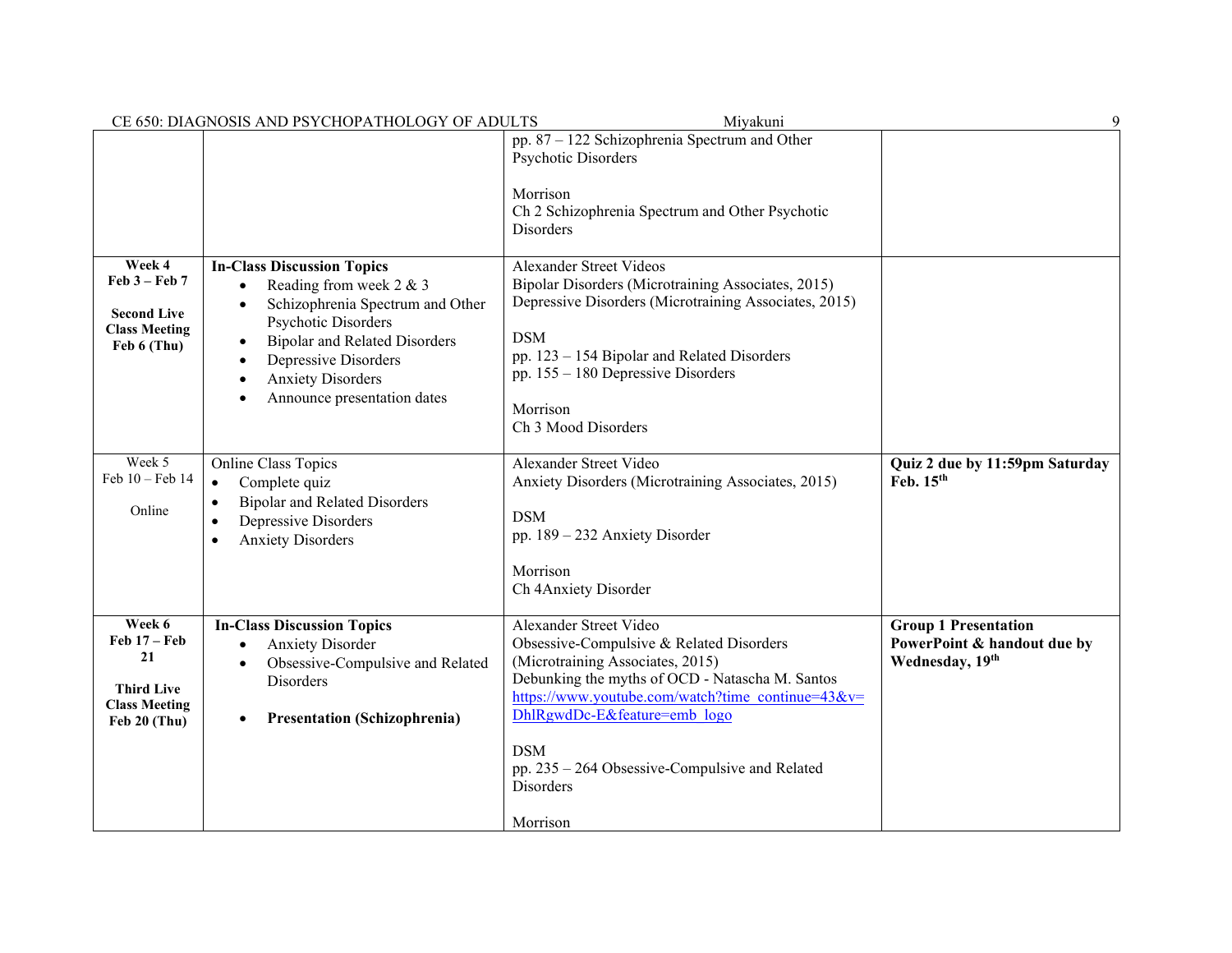|                                         | CE 650: DIAGNOSIS AND PSYCHOPATHOLOGY OF ADULTS                                                                                        | Mivakuni                                                                                                                                                                                                                                                                                                                                                                                             | 10                                            |
|-----------------------------------------|----------------------------------------------------------------------------------------------------------------------------------------|------------------------------------------------------------------------------------------------------------------------------------------------------------------------------------------------------------------------------------------------------------------------------------------------------------------------------------------------------------------------------------------------------|-----------------------------------------------|
|                                         |                                                                                                                                        | Ch 5 Obsessive-Compulsive and Related Disorders                                                                                                                                                                                                                                                                                                                                                      |                                               |
| Week 7<br>Feb $24$ – Feb $28$<br>Online | <b>Online Class Topics</b><br>Complete quiz<br>Obsessive-Compulsive and Related<br>Disorders<br>Trauma- and Stressor-Related Disorders | Alexander Street Videos<br>Trauma- and Stressor-Related Disorders (Microtraining)<br>Associates, 2015)<br>Dissociative Disorders (Microtraining Associates, 2016)<br><b>DSM</b><br>pp. $265 - 290$ Trauma- and Stressor-Related Disorders<br>Morrison Ch 6 Trauma- and Stressor-Related Disorders<br><b>DSM</b><br>pp. $291 - 308$ Dissociative Disorders<br>Morrison<br>Ch 7 Dissociative Disorders | Quiz 3 due by 11:59pm Saturday<br>Feb. $29th$ |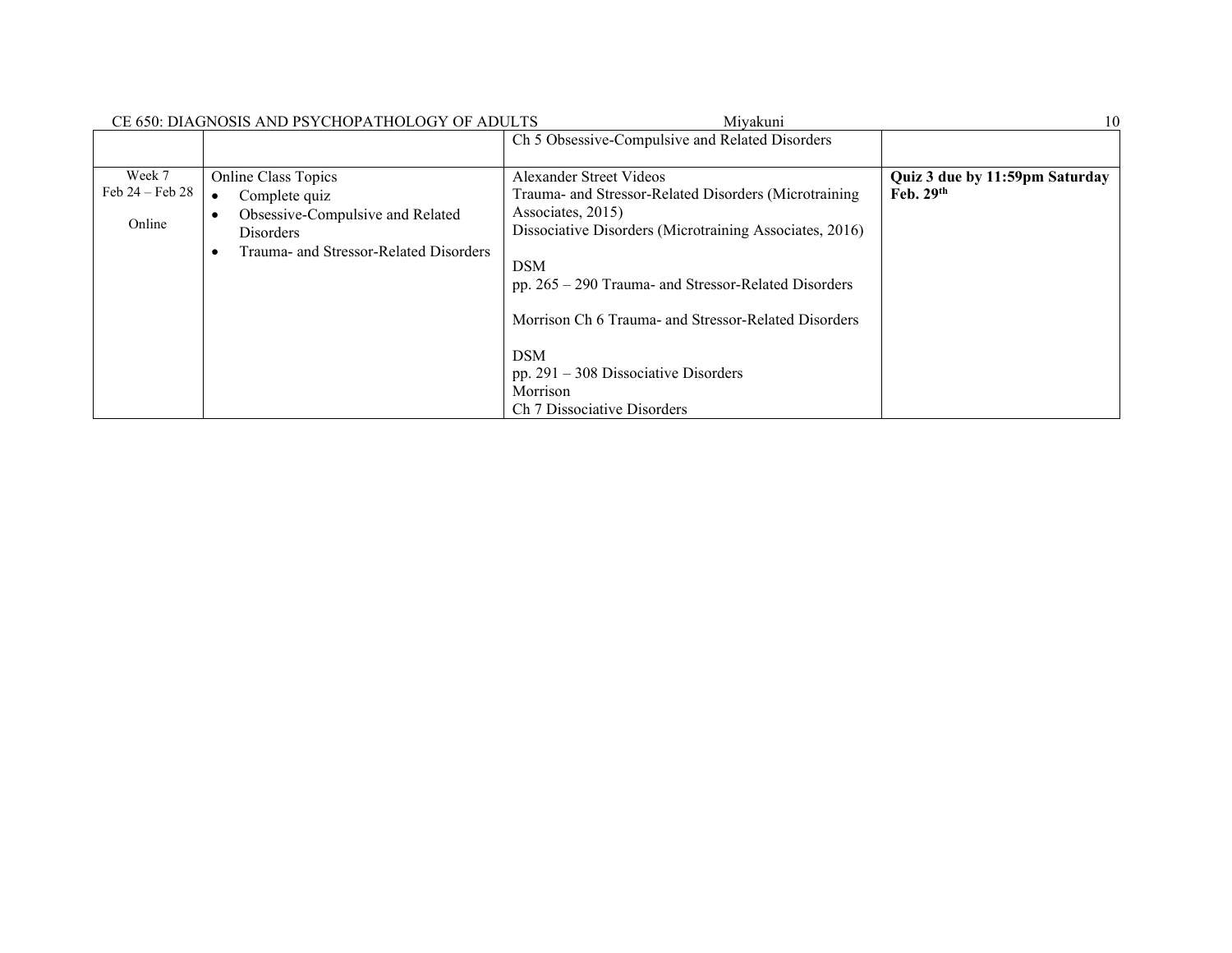|                                                                              | CE 650: DIAGNOSIS AND PSYCHOPATHOLOGY OF ADULTS                                                                                                                                                                                              | Miyakuni                                                                                                                                                                                                                                                                                                                                                                | 11                                                                                                                                         |
|------------------------------------------------------------------------------|----------------------------------------------------------------------------------------------------------------------------------------------------------------------------------------------------------------------------------------------|-------------------------------------------------------------------------------------------------------------------------------------------------------------------------------------------------------------------------------------------------------------------------------------------------------------------------------------------------------------------------|--------------------------------------------------------------------------------------------------------------------------------------------|
| Week 8                                                                       | <b>In-Class Discussion Topics</b>                                                                                                                                                                                                            | Alexander Street Video                                                                                                                                                                                                                                                                                                                                                  | <b>Group 2 Presentation</b>                                                                                                                |
| Mar $2 -$ Mar 6<br><b>Fourth Live</b><br><b>Class Meeting</b><br>Mar 5 (Thu) | Trauma- and Stressor-Related Disorders<br>Dissociative Disorders<br>$\bullet$<br><b>Personality Disorders</b><br>Paraphilic Disorders<br><b>Group 1 Presentation (Bipolar)</b><br>$\bullet$                                                  | Personality Disorders (Microtraining Associates, 2016)<br>Personality Disorders: Crash Course Psychology #34<br>https://www.youtube.com/watch?v=4E1JiDFxFGk&featu<br>re=emb logo<br><b>DSM</b><br>pp. 645 - 684<br>Morrison<br>Ch 17 Personality Disorders<br><b>DSM</b><br>pp. 685 - 708<br>Morrison<br>Ch 18 Paraphilic Disorders                                     | PowerPoint & handout due by<br>Wednesday, March 4th                                                                                        |
| Week 9<br>Mar 9 - Mar 13<br>Online                                           | Online Class Topics<br>Complete quiz<br>$\bullet$<br><b>Personality Disorders</b><br>Paraphilic Disorders                                                                                                                                    | Alexander Street Video<br>Addictive Disorders (Microtraining Associate, 2016)<br>Trauma and Addiction: Crash Course Psychology #31<br>https://www.youtube.com/watch?v=343ORgL3kIc&featu<br>re=emb logo<br><b>DSM</b><br>pp. 481 - 590 Substance Related and Addictive Disorders<br>Morrison<br>Ch 15 Substance Related and Addictive Disorders                          | Quiz 4 due by 11:59pm Saturday<br>March 14th<br><b>Diagnostic Report of Group 1 is</b><br>due by 11:59pm, Sunday March<br>15 <sup>th</sup> |
| Week 10<br>Mar $16 -$ Mar 20<br>Online                                       | Online Class Topics<br>Complete quiz<br>$\bullet$<br>Substance Related and Addictive<br>Disorders<br>Somatic Symptom and Related<br>$\bullet$<br>Disorders<br>Feeding and Eating Disorders (Anorexia,<br>$\bullet$<br>Bulimia, Binge-Eating) | Alexander Street Videos<br>Somatic Symptoms & Related Disorders (Microtraining<br>Associate, 2016)<br>Eating Disorders (Microtraining Associate, 2016)<br>DSM (some skim, some full)<br>pp. 309 - 328 Somatic Symptom and Related Disorders<br>pp. $329 - 360$ Feeding and Eating Disorders<br>Read Anorexia, Bulimia, Binge-Eating. The rest (skim)<br>Morrison (Skim) | Quiz 5 due by 11:59pm Saturday<br>March 21st                                                                                               |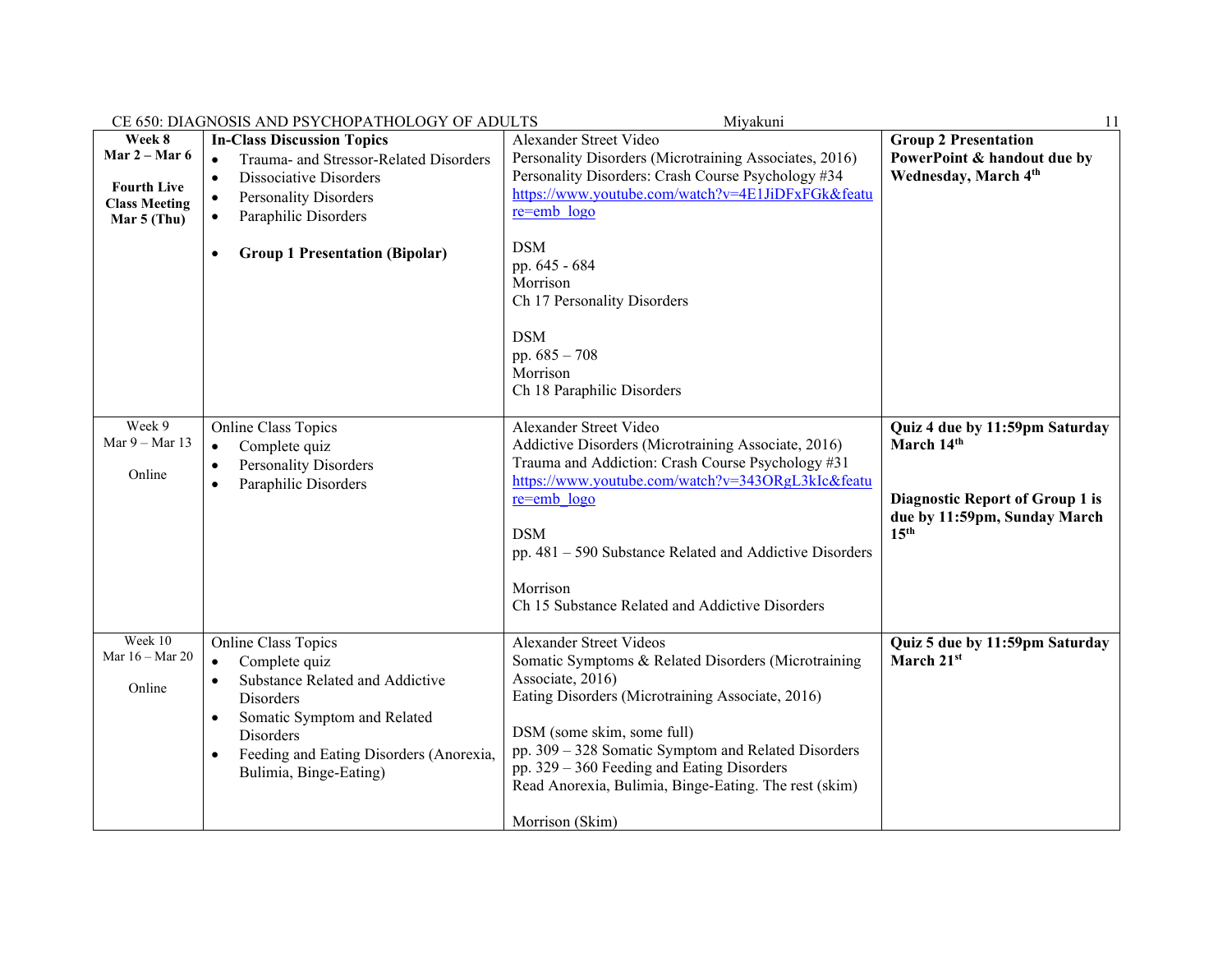|                                                                                         | CE 650: DIAGNOSIS AND PSYCHOPATHOLOGY OF ADULTS                                                                                                                                                                         | Miyakuni                                                                                                                                                                                                | 12                                                                                  |
|-----------------------------------------------------------------------------------------|-------------------------------------------------------------------------------------------------------------------------------------------------------------------------------------------------------------------------|---------------------------------------------------------------------------------------------------------------------------------------------------------------------------------------------------------|-------------------------------------------------------------------------------------|
|                                                                                         |                                                                                                                                                                                                                         | Ch 8 Somatic Symptom and Related Disorders                                                                                                                                                              |                                                                                     |
|                                                                                         |                                                                                                                                                                                                                         | Ch 9 Feeding and Eating Disorders                                                                                                                                                                       |                                                                                     |
| Week 11<br>Mar 23 – Mar<br>27<br><b>Fifth Live</b><br><b>Class Meeting</b>              | <b>In-Class Discussion Topics</b><br>Substance Related and Addictive<br>$\bullet$<br>Disorders<br>Somatic Symptom and Related<br>Disorders                                                                              | Alexander Street Video<br>Alzheimer Disease & Related Disorders (National<br>Educational Video, inc., 2016)<br><b>DSM</b>                                                                               | <b>Group 3 Presentation</b><br>PowerPoint & handout due by<br>Wednesday, March 25th |
| Mar 26 (Thu)                                                                            | Feeding and Eating Disorders (Anorexia,<br>$\bullet$<br>Bulimia, Binge-Eating)<br><b>Group 2 Presentation (Depressive</b><br>$\bullet$<br>Disorder)                                                                     | pp. $715 - 732$ Cognitive Disorders<br>Morrison<br>Ch 16 Cognitive Disorders                                                                                                                            | <b>Diagnostic Report of Group 2 is</b><br>due by Sunday, March 29th                 |
| Week 12<br>Mar $30 -$ Apr 3<br><b>Sixth Live</b><br><b>Class Meeting</b><br>Apr 2 (Thu) | <b>In-Class Discussion Topics</b><br><b>Cognitive Disorders</b><br>$\bullet$<br>Neurodevelopmental Disorders<br>$\bullet$<br><b>Group 3 Presentation (Anxiety)</b>                                                      | Alexander Street Video<br>Neurodevelopmental Disorders (Microtraining<br>Associates, 2016)<br><b>DSM</b><br>pp. $31 - 86$ Neurodevelopmental Disorders<br>Morrison<br>Ch 1 Neurodevelopmental Disorders | <b>Group 4 Presentation</b><br>PowerPoint & handout due by<br>Wednesday, April 1st  |
| Week 13<br>Apr $6 -$ Apr $10$<br>Online                                                 | Online Class Topics<br>Complete quiz<br>$\bullet$<br>Neurodevelopmental Disorders<br>$\bullet$<br><b>Cognitive Disorders</b><br>$\bullet$<br>Other Conditions that May Be A Focus<br>$\bullet$<br>of Clinical Attention | Alexander Street Video<br><b>DSM</b><br>pp. 715 – 732 Other Conditions that May Be A Focus of<br><b>Clinical Attention</b><br>Morrison<br>Ch 19 Other Factors that May Need Clinical Attention          | Quiz 6 due by 11:59pm<br>Saturday, April 11 <sup>th</sup>                           |
| Week 14<br>Apr $13 - Apr$<br>17<br><b>Seventh Live</b><br><b>Class Meeting</b>          | <b>In-Class Discussion Topics</b><br>Other Conditions that May Be A Focus<br>$\bullet$<br>of Clinical Attention<br><b>Sexual Disfunctions</b><br>Gender Dysphoria                                                       | <b>Alexander Street Videos</b><br>Sexual Dysfunction (Microtraining Associates, 2016)<br>Gender Dysphoria (Microtraining Associates, 2016)<br><b>DSM</b><br>pp. $423 - 450$ Sexual Dysfunctions (skim)  | <b>Group 5 Presentation</b><br>PowerPoint & handout due by<br>Wednesday, April 15th |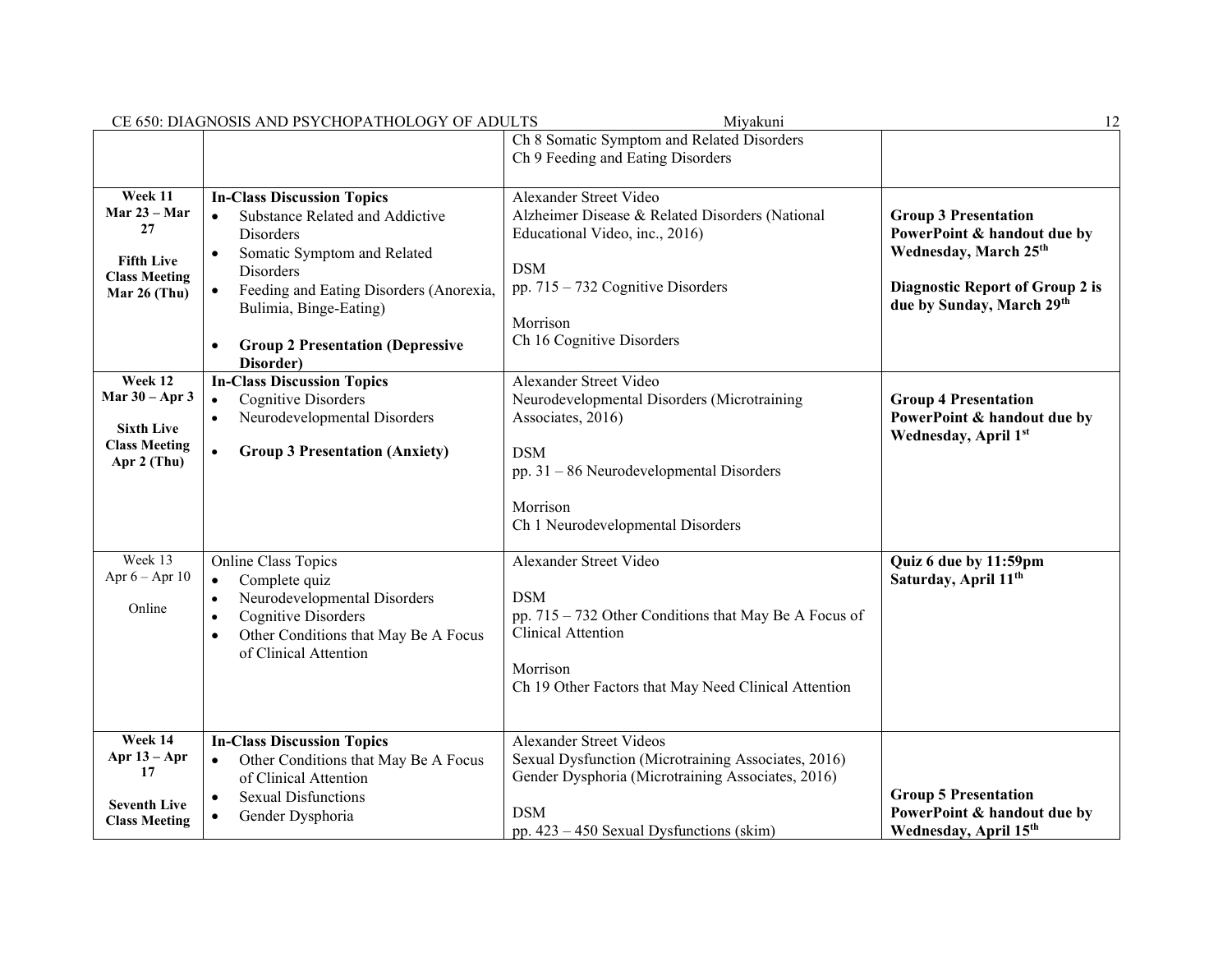|                                                                                  | CE 650: DIAGNOSIS AND PSYCHOPATHOLOGY OF ADULTS                                                                                         | Miyakuni                                                                                                                                                                                                                                                      | 13                                                                                                                                                     |
|----------------------------------------------------------------------------------|-----------------------------------------------------------------------------------------------------------------------------------------|---------------------------------------------------------------------------------------------------------------------------------------------------------------------------------------------------------------------------------------------------------------|--------------------------------------------------------------------------------------------------------------------------------------------------------|
| Apr16                                                                            | <b>Group 4 Presentation (OCD)</b><br>$\bullet$                                                                                          | pp. 451 - 468 Gender Dysphoria<br>Morrison<br>Ch 12 Sexual Dysfunction (skim)<br>Ch 13 Gender Dysphoria                                                                                                                                                       | Diagnostic Report of Group 3 is<br>due by 11:59pm Sunday April<br>19th                                                                                 |
| Week 15<br>Apr $20 -$ Apr $24$<br>Online                                         | Online Class Topics<br>Complete quiz<br><b>Elimination Disorders</b><br>Sleep-Wake Disorders                                            | Alexander Street Video<br>Sleep Disorders (Microtraining Associate, 2016)<br><b>DSM</b><br>pp. $355 - 360$ Elimination Disorders (skim)<br>pp. 361 - 422 Sleep-Wake Disorders<br>Morrison<br>Ch 10 Elimination Disorders (skim)<br>Ch 11 Sleep-Wake Disorders | Quiz 7 due by 11:59pm Saturday<br>April 25 <sup>th</sup><br><b>Diagnostic Report of Group 4 is</b><br>due by 11:59pm Sunday April<br>26 <sup>th</sup>  |
| Week 16<br>Apr 27 – May 1<br><b>Eight Live</b><br><b>Class Meeting</b><br>Apr 30 | <b>Group 5 Presentation (Trauma- and</b><br><b>Stressor-Related)</b><br><b>Group 6 (Personality)</b><br><b>Group 7 (Neurocognitive)</b> |                                                                                                                                                                                                                                                               | Groups 6 & 7 Presentation<br>PowerPoint & handout due by<br>Wednesday, April 29th<br>All Diagnostic Reports are due<br>by 11:59pm, May $3^{\text{rd}}$ |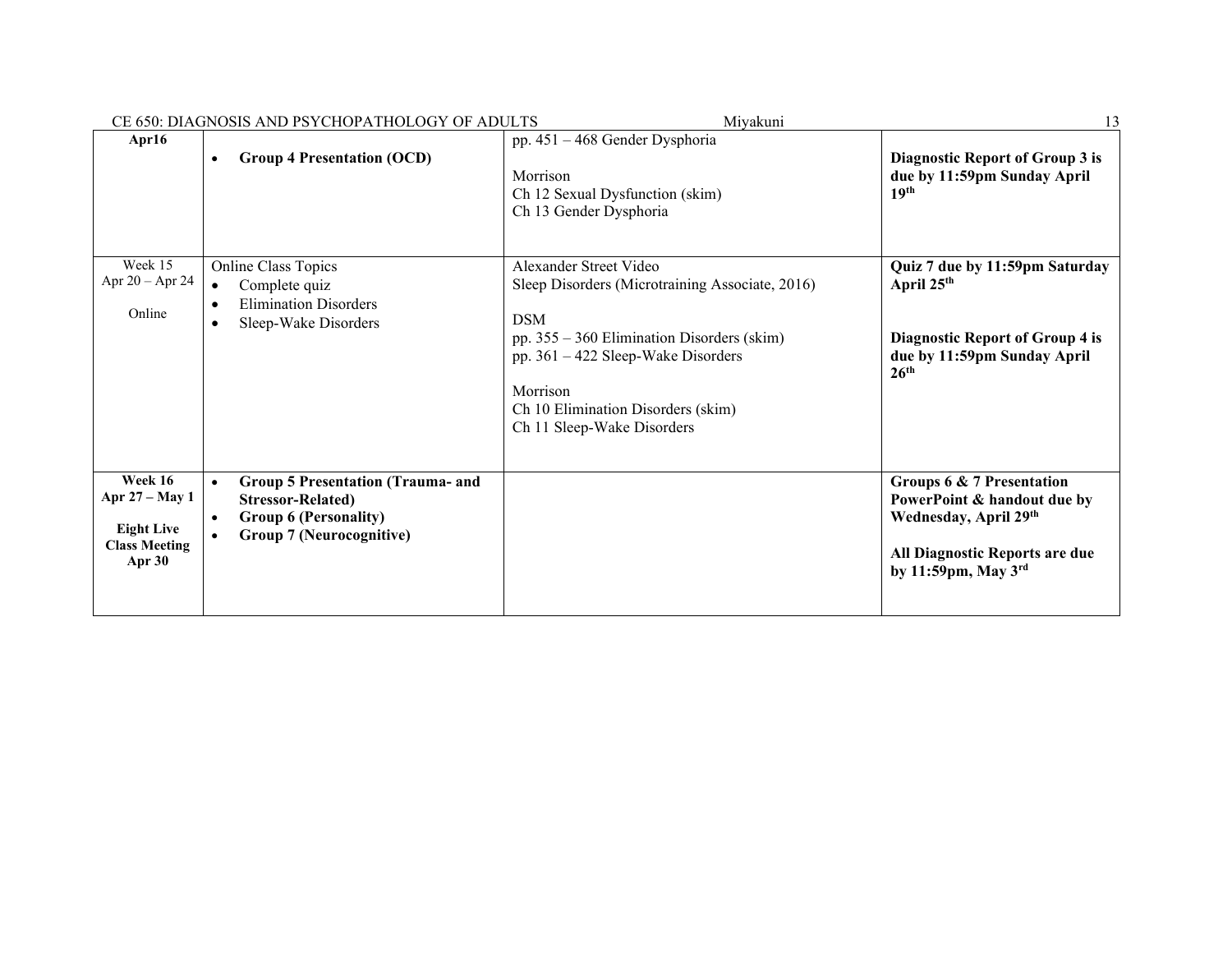# CE 650: DIAGNOSIS AND PSYCHOPATHOLOGY OF ADULTS Miyakuni 14 **Appendix I: DSM-5 Initial Assessment Form**

DIRECTIONS: Use this form when you are conducting clinical interview.

| <b>Case Presentation</b>                                                                                    |  |  |
|-------------------------------------------------------------------------------------------------------------|--|--|
| Demographic information (sex, age, ethnic background, physical characteristics, disability, etc.):          |  |  |
|                                                                                                             |  |  |
|                                                                                                             |  |  |
|                                                                                                             |  |  |
|                                                                                                             |  |  |
| Chief Complaint(s) / Presenting Problem(s): (What is the client's cultural definition of the<br>"Problem"?) |  |  |
|                                                                                                             |  |  |
|                                                                                                             |  |  |
|                                                                                                             |  |  |
| <b>History of Presenting Illness(s):</b>                                                                    |  |  |
|                                                                                                             |  |  |
|                                                                                                             |  |  |
|                                                                                                             |  |  |
| <b>Past Psychiatric History:</b>                                                                            |  |  |
|                                                                                                             |  |  |
|                                                                                                             |  |  |
|                                                                                                             |  |  |
| <b>Current Medication:</b>                                                                                  |  |  |
|                                                                                                             |  |  |
|                                                                                                             |  |  |
|                                                                                                             |  |  |
| <b>Medical History:</b>                                                                                     |  |  |
|                                                                                                             |  |  |
|                                                                                                             |  |  |
|                                                                                                             |  |  |
|                                                                                                             |  |  |
| <b>Developmental History:</b>                                                                               |  |  |
|                                                                                                             |  |  |
|                                                                                                             |  |  |
| <b>Social History:</b>                                                                                      |  |  |
|                                                                                                             |  |  |
|                                                                                                             |  |  |
|                                                                                                             |  |  |
| <b>Family History:</b>                                                                                      |  |  |
|                                                                                                             |  |  |
|                                                                                                             |  |  |
|                                                                                                             |  |  |
| <b>Substance Abuse History:</b>                                                                             |  |  |
|                                                                                                             |  |  |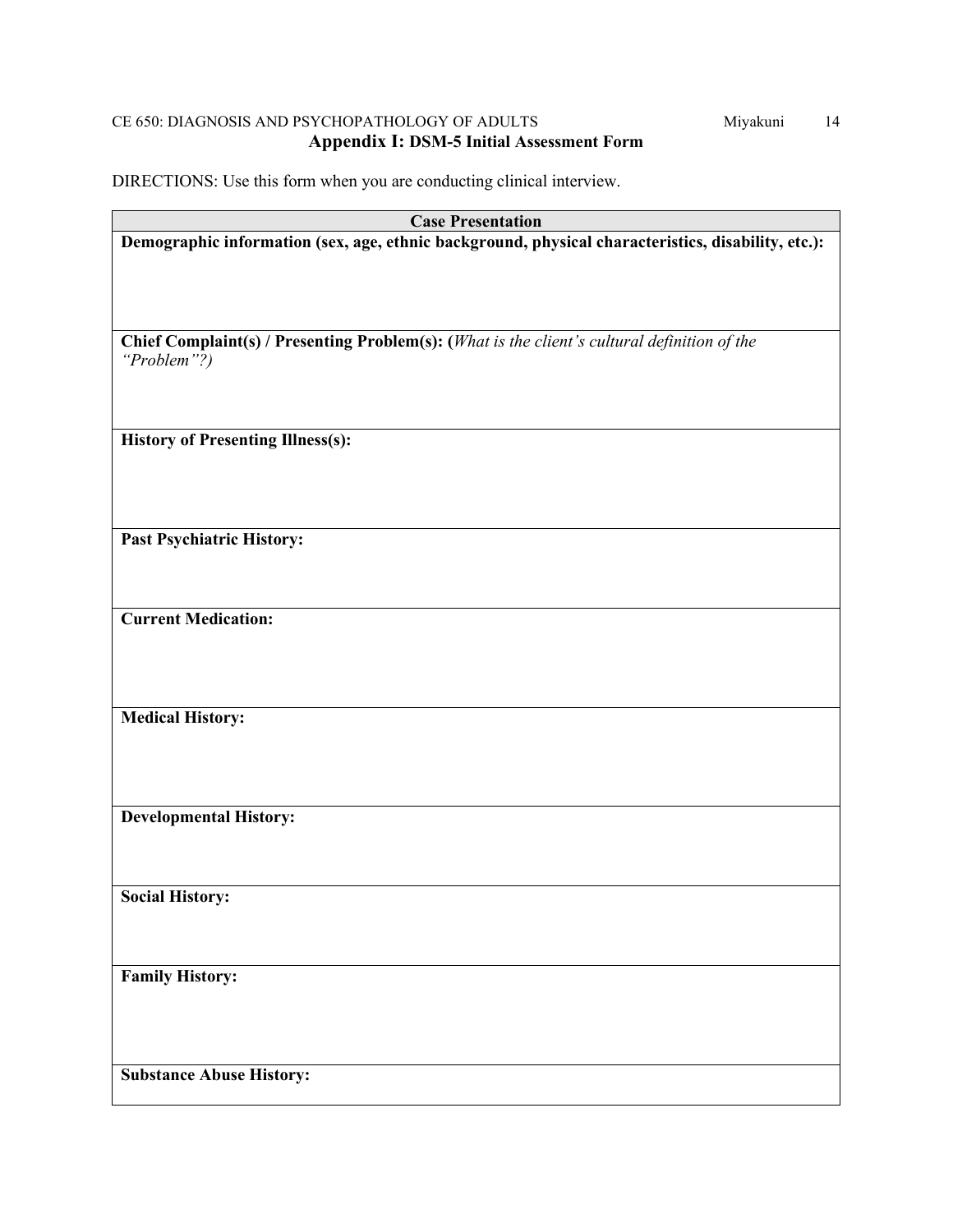| <b>Education / Employment History:</b> |  |
|----------------------------------------|--|
|                                        |  |

**Risk Factors (Detail here any suicidal ideation, homicidal ideation, delusions, hallucinations, history of abuse or neglect):**

**Client's cultural factors affecting coping and help seeking:**

**Client's Successes, Strengths and Resources:**

**Mental Status Exam:**

**Diagnostic Formulation**

**DSM-5 Diagnosis:**

**Rationale for Diagnosis:**

**Additional Rule-Out Diagnosis:**

**Treatment Recommendation:**

**s**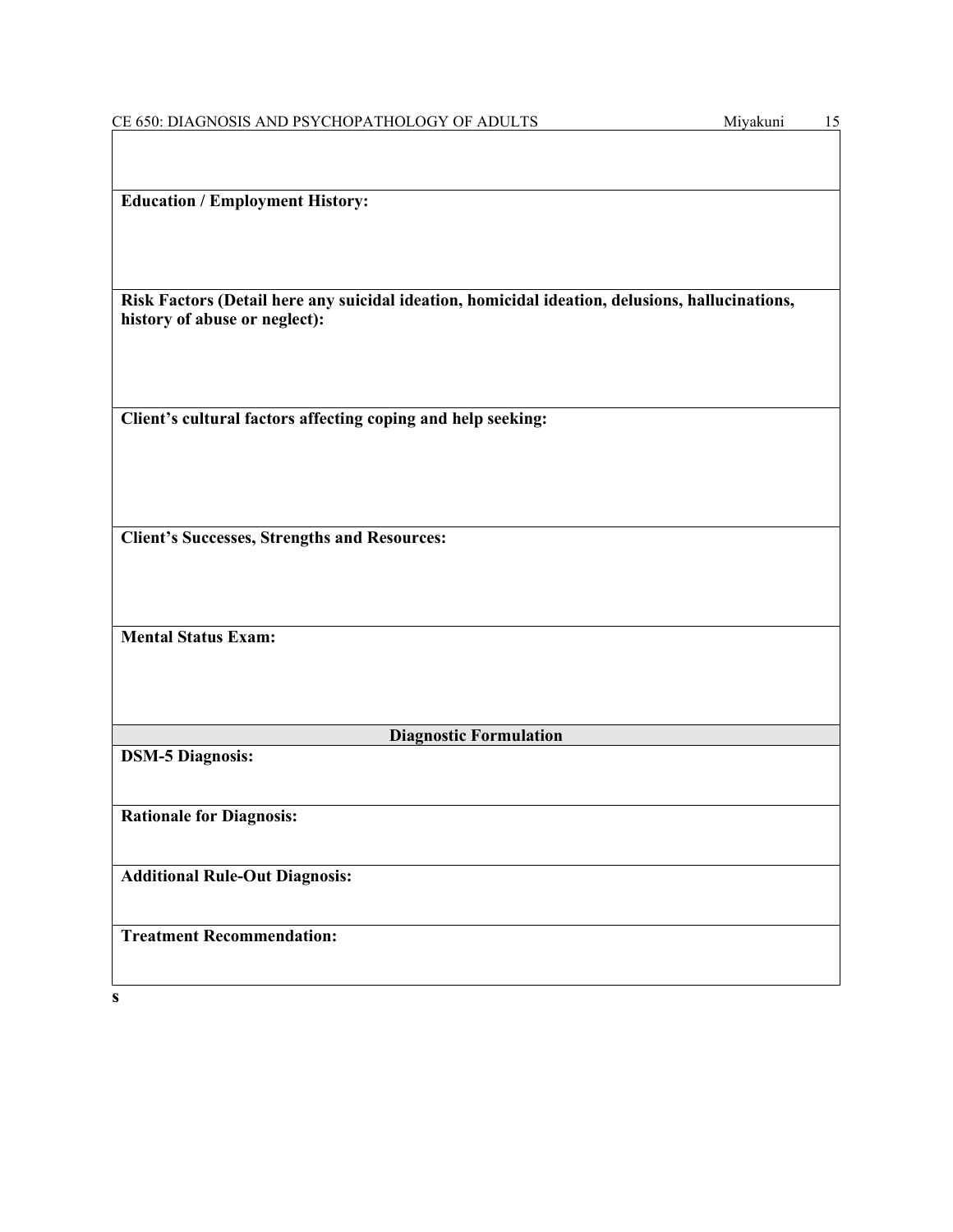# CE 650: DIAGNOSIS AND PSYCHOPATHOLOGY OF ADULTS Miyakuni 16 **Appendix II**

# **Mental Status Exam**

| 1. Mental Health Assessment (Check all that apply)                                                                                                                                                                                                                                                             |  |  |
|----------------------------------------------------------------------------------------------------------------------------------------------------------------------------------------------------------------------------------------------------------------------------------------------------------------|--|--|
| Short<br>Medium<br>Height:<br>Tall                                                                                                                                                                                                                                                                             |  |  |
| Slim<br>$\Box$ Medium<br>$\Box$ Stocky<br>Build:  <br>Thin<br>$\vert$ Obese                                                                                                                                                                                                                                    |  |  |
| $\Box$ Meticulous<br>$\Box$ Eccentric<br>Appropriate<br>Disheveled<br><b>Dress:</b>                                                                                                                                                                                                                            |  |  |
| $\Box$ Sad<br><b>Facial Expression:</b><br>Appropriate<br>Happy<br>Flat<br>$\Box$ Angry                                                                                                                                                                                                                        |  |  |
| $\Box$ Meticulous<br>Poor<br><b>Grooming:</b><br>Appropriate<br>Dirty<br>Bizarre                                                                                                                                                                                                                               |  |  |
| Remarks/Comments:                                                                                                                                                                                                                                                                                              |  |  |
|                                                                                                                                                                                                                                                                                                                |  |  |
| 2. Observed Behaviors and Attitudes:                                                                                                                                                                                                                                                                           |  |  |
| Irritable<br>Critical<br>Suspicious<br>Appropriate/Acceptable<br>Disinterested<br>Evasive<br>Guarded<br>Defensive<br>Manipulative<br>Frightened<br>Rejecting<br>Impulsive<br>Argumentative<br>  Naïve<br>Silly<br>Dramatic<br>Aggressive<br>Hostile<br>Passive<br>Dependent<br>Overly cooperative<br>Withdrawn |  |  |
| Remarks/Comments:                                                                                                                                                                                                                                                                                              |  |  |
|                                                                                                                                                                                                                                                                                                                |  |  |
| 3. Observed Motor Activity:                                                                                                                                                                                                                                                                                    |  |  |
| Within normal limits<br>Retardation  <br>Over activity<br>Tremor<br>Poor coordination<br>Posturing<br>Repetitive act<br>Tics<br>Echoproxic<br>Grimacing<br>Gestures                                                                                                                                            |  |  |
| Remarks/Comments:                                                                                                                                                                                                                                                                                              |  |  |
|                                                                                                                                                                                                                                                                                                                |  |  |

*GAIT:* Shuffling Staggering Stiff Awkward Heavy No impairment apparent

Remarks/Comments: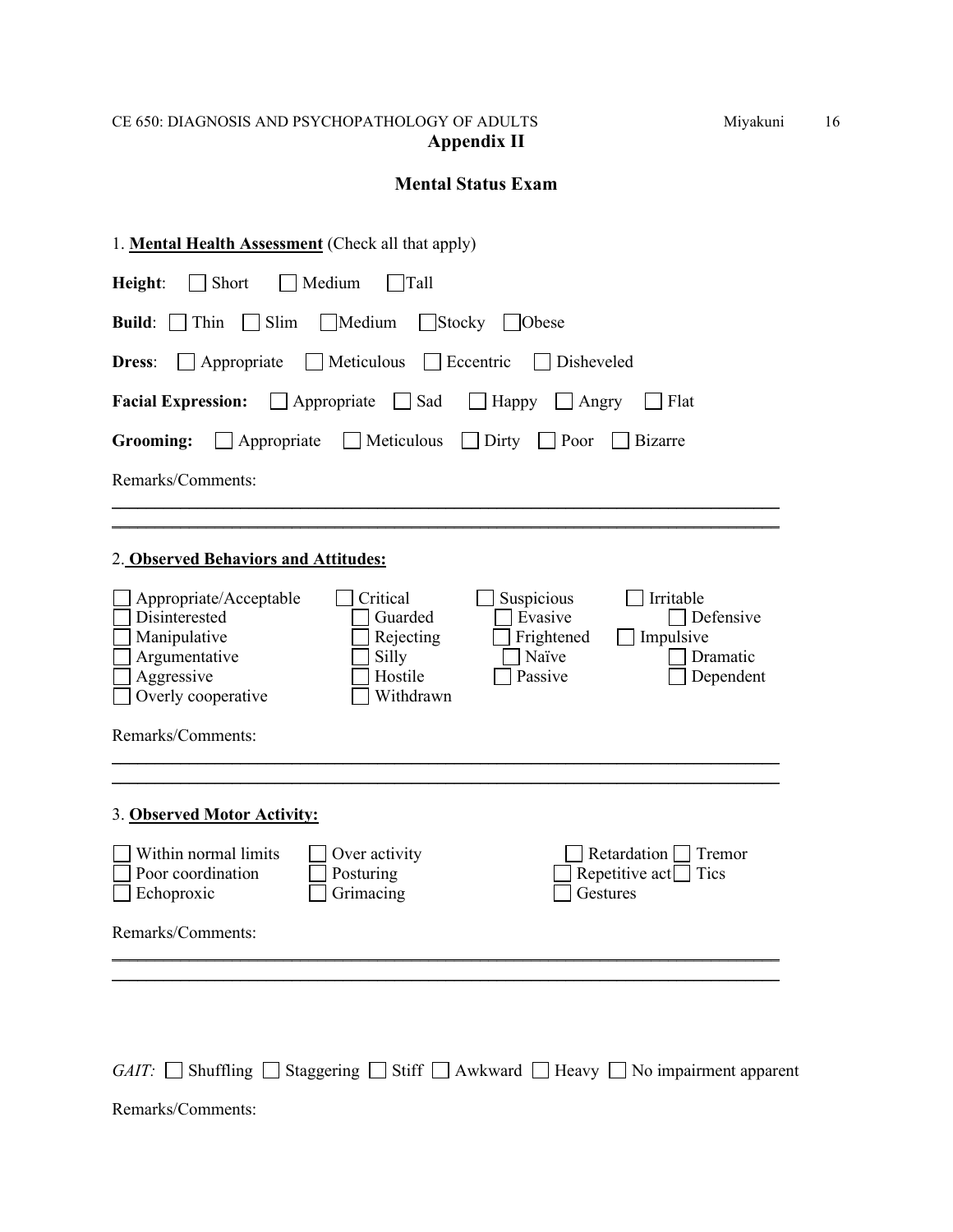# CE 650: DIAGNOSIS AND PSYCHOPATHOLOGY OF ADULTS Miyakuni 17

| 4. Mood & Affect (Mood is subjective-client reported. Affect is observed):                                                                                                                                                         |
|------------------------------------------------------------------------------------------------------------------------------------------------------------------------------------------------------------------------------------|
| Normal □ Elevated □ Dysphoric □ Euphoric □ Anxious □ Irritable<br>Mod:<br>Expansive                                                                                                                                                |
| Affect: Broad Restricted Blunted Flat Inappropriate Appropriate                                                                                                                                                                    |
| Remarks/Comments:                                                                                                                                                                                                                  |
|                                                                                                                                                                                                                                    |
| 5. Speech (Refers to the manner of speech, not the content of speech):                                                                                                                                                             |
| Normal rate/volume<br>Pressured<br>Rambling<br>Stammering<br>Verbigeration<br>Echolalia<br>Slurred<br>Loud<br>Foreign accent<br>Monotone<br>Mutism<br>Soft                                                                         |
| Remarks/Comments:                                                                                                                                                                                                                  |
|                                                                                                                                                                                                                                    |
| 6. Thought Processes (continuity of thought processes; associations between ideas):                                                                                                                                                |
| Within normal limits<br>Blocking<br>Circumstantial<br>Clanging<br>Flight of ideas<br>Tangential<br>Indecision<br>Perseveration<br>Loose associations                                                                               |
| Remarks/Comments:                                                                                                                                                                                                                  |
|                                                                                                                                                                                                                                    |
| 7. Thought Content:                                                                                                                                                                                                                |
| Within normal limits<br>Obsessive ideas<br>Phobias<br>Worthlessness<br>Feelings of unreality<br>Hopelessness<br>Somatic complaints<br>Magical thinking<br>Suspiciousness<br>Feelings of persecution<br>Illogical thinking<br>Guilt |
| Remarks/Comments:                                                                                                                                                                                                                  |
|                                                                                                                                                                                                                                    |
| 8. Memory:<br>Immediate memory:<br>Poor<br>Fair<br>Unable to determine<br>Good<br>Poor<br>Unable to determine<br>Recent memory:<br>Good<br>Fair<br>Unable to determine<br>Remote memory:<br>Poor<br>Good<br>Fair                   |

\_\_\_\_\_\_\_\_\_\_\_\_\_\_\_\_\_\_\_\_\_\_\_\_\_\_\_\_\_\_\_\_\_\_\_\_\_\_\_\_\_\_\_\_\_\_\_\_\_\_\_\_\_\_\_\_\_\_\_\_\_\_\_\_\_\_\_\_\_\_\_\_\_\_\_\_\_\_